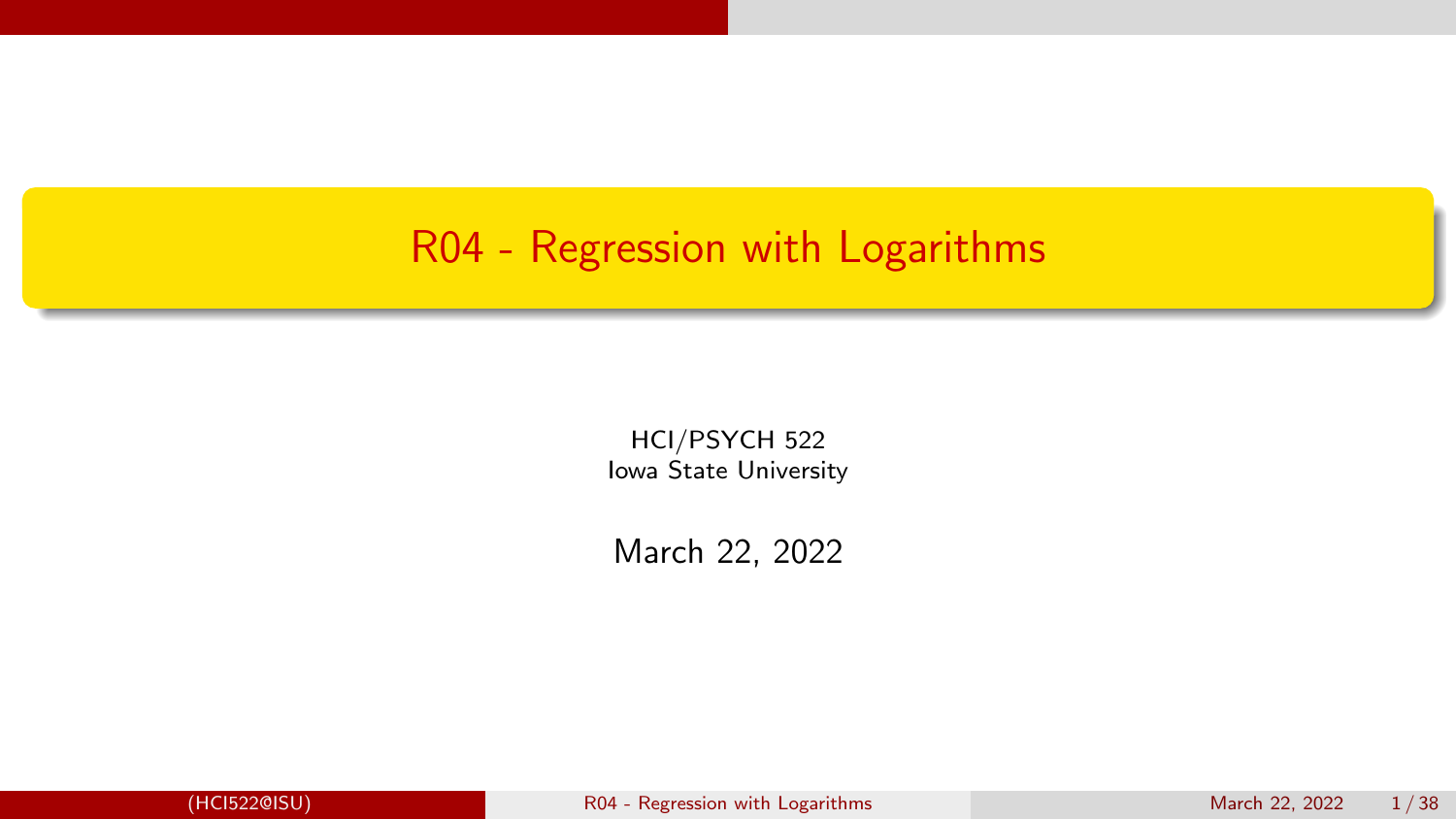#### **Overview**

#### **o** Review

- Simple linear regression (SLR)
- Regression with a categorical variable
- Preview of multiple linear regression
- Using logarithms in SLR
	- Logarithm of the dependent variable
	- Logarithm of the independent variable
	- Logarithm of both variables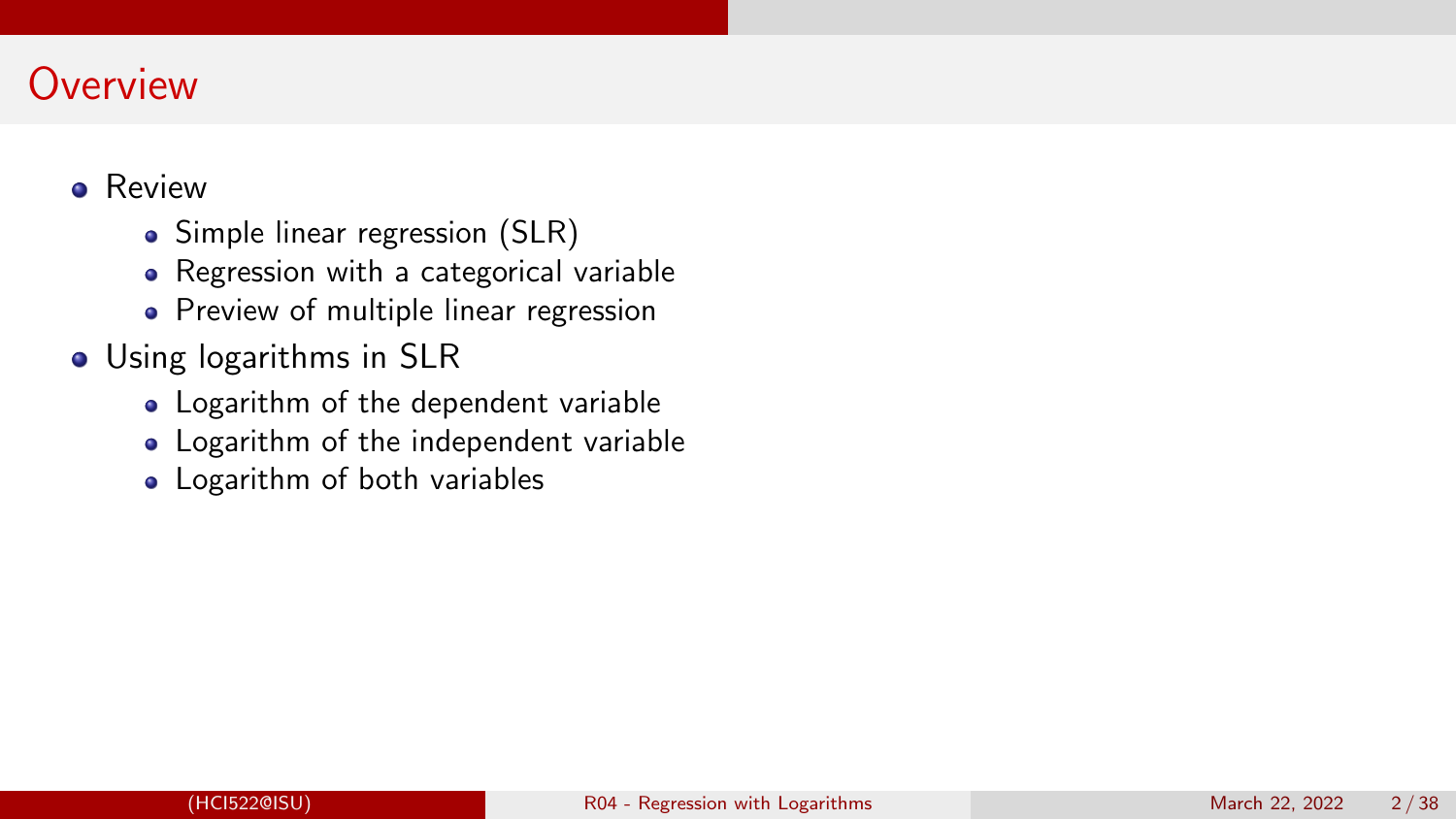<span id="page-2-0"></span>head(Salaries)

| ##   |                |              | rank discipline yrs.since.phd yrs.service sex salary |  |                |
|------|----------------|--------------|------------------------------------------------------|--|----------------|
| ## 1 | Prof           | B            | 19                                                   |  | 18 Male 139750 |
| ## 2 | Prof           | B            | 20                                                   |  | 16 Male 173200 |
|      | ## 3 AsstProf  | B            | 4                                                    |  | 3 Male 79750   |
| ## 4 | Prof           | <sub>B</sub> | 45                                                   |  | 39 Male 115000 |
| ## 5 | Prof           | B            | 40                                                   |  | 41 Male 141500 |
|      | ## 6 AssocProf | B            | 6                                                    |  | 6 Male 97000   |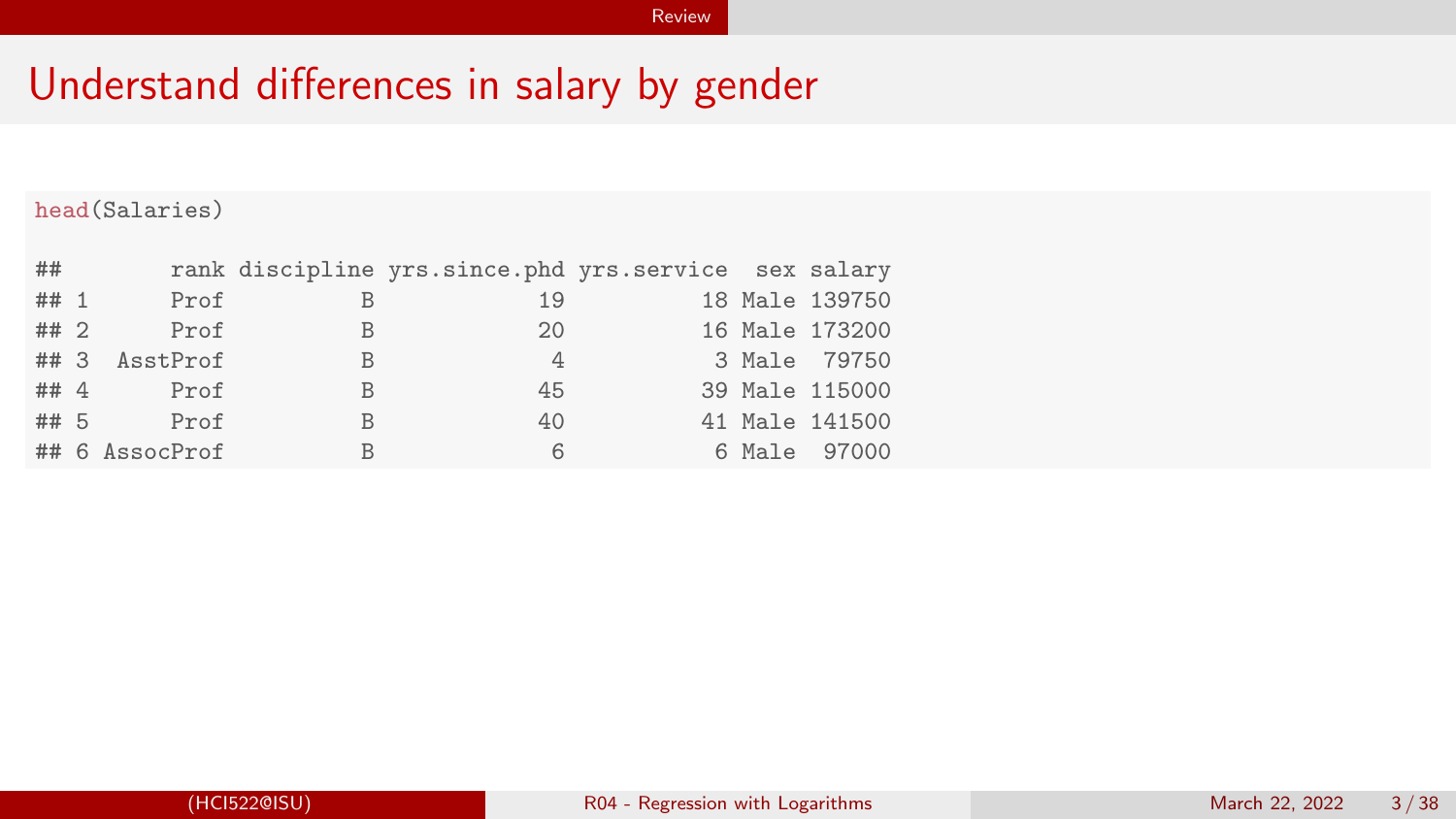summary(Salaries)

|    |              | ## rank discipline_yrs.since.phd yrs.service sex salary                     |  |                 |
|----|--------------|-----------------------------------------------------------------------------|--|-----------------|
|    |              | ## AsstProf : 67 A:181 Min. : 1.00 Min. : 0.00 Female: 39 Min. : 57800      |  |                 |
|    |              | ## AssocProf: 64 B:216 1st Qu.:12.00 1st Qu.: 7.00 Male :358 1st Qu.: 91000 |  |                 |
|    | ## Prof :266 | Median : 21.00 Median : 16.00                                               |  | Median : 107300 |
| ## |              | Mean : 22.31 Mean : 17.61                                                   |  | Mean : 113706   |
| ## |              | 3rd Qu.:32.00 3rd Qu.:27.00                                                 |  | 3rd Qu.:134185  |
| ## |              | Max. :56.00 Max. :60.00                                                     |  | Max. : 231545   |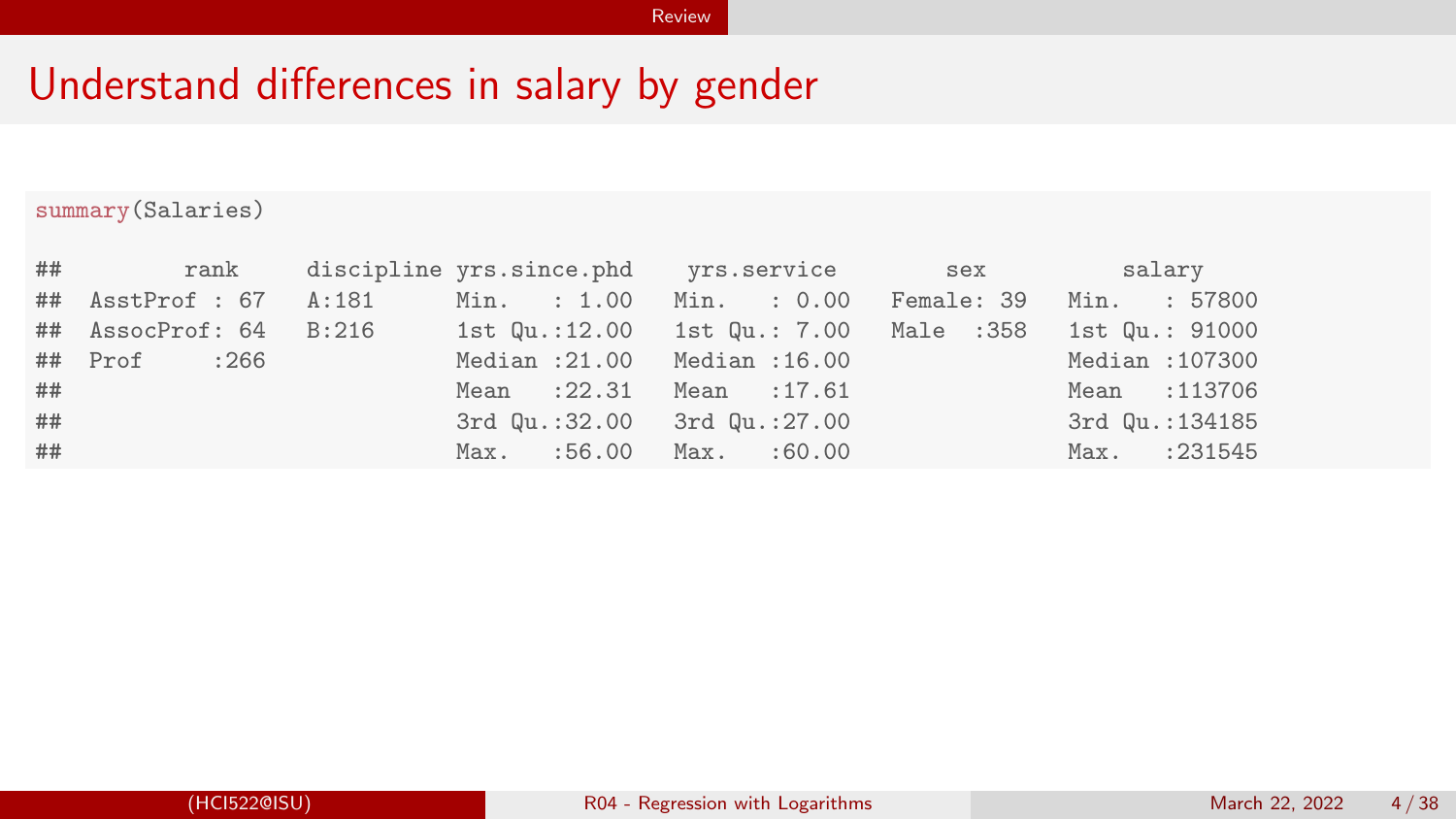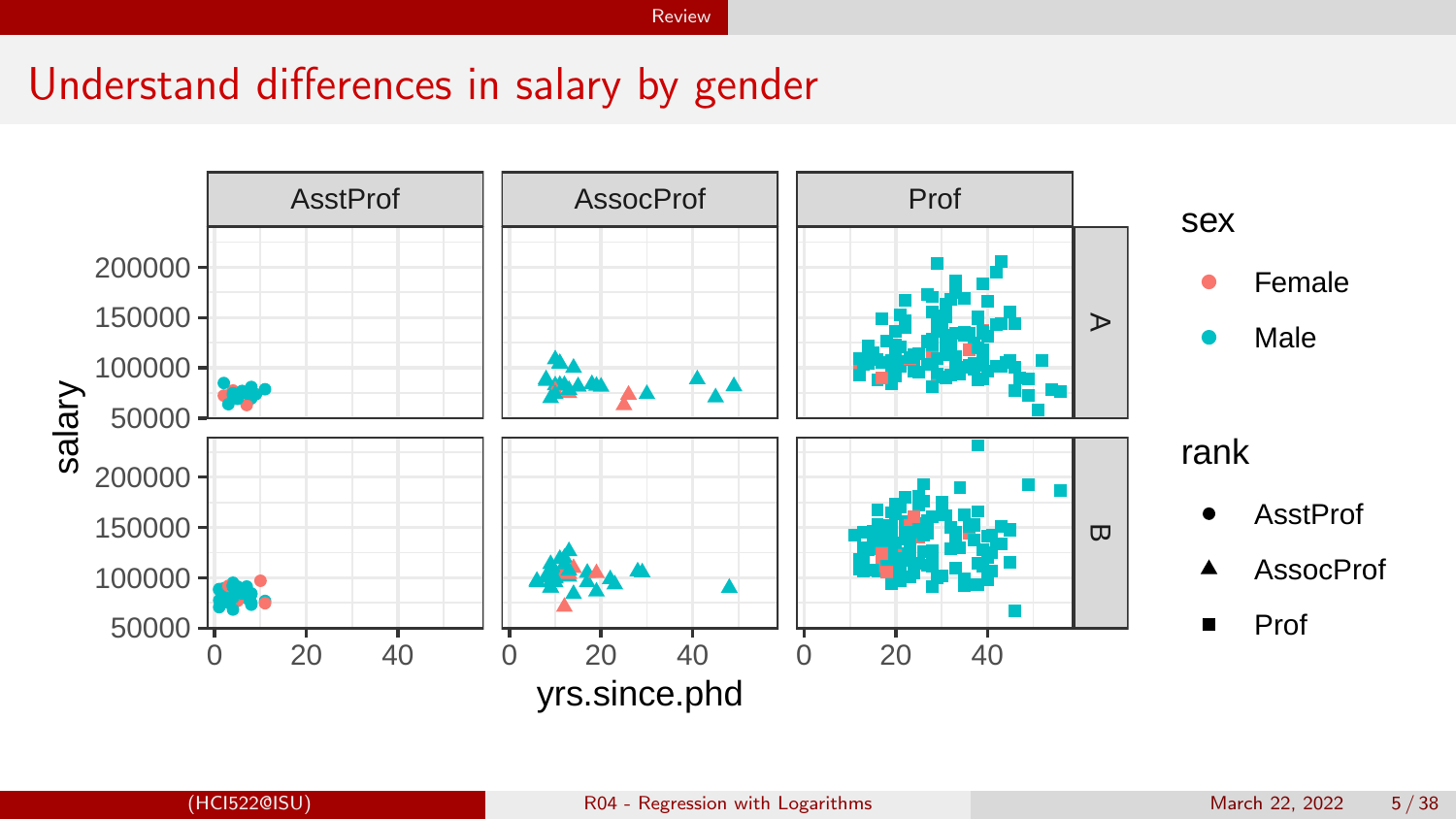#### <span id="page-5-0"></span>Simple linear regression

The simple linear regression model is

 $Y_i \stackrel{ind}{\sim} N(\beta_0 + \beta_1 X_i, \sigma^2)$ 

where  $Y_i$  and  $X_i$  are the dependent and independent variable, respectively, for individual i.

To analyze salaries of Male Professors in discipline B at an unknown college in the U.S. from 2008-2009, we will use salary as the dependent variable  $(Y)$ 

 $\bullet$  years since PhD as the independent variable  $(X)$ .

In this model,  $\beta_1$  is the mean increase in salary for each year since PhD.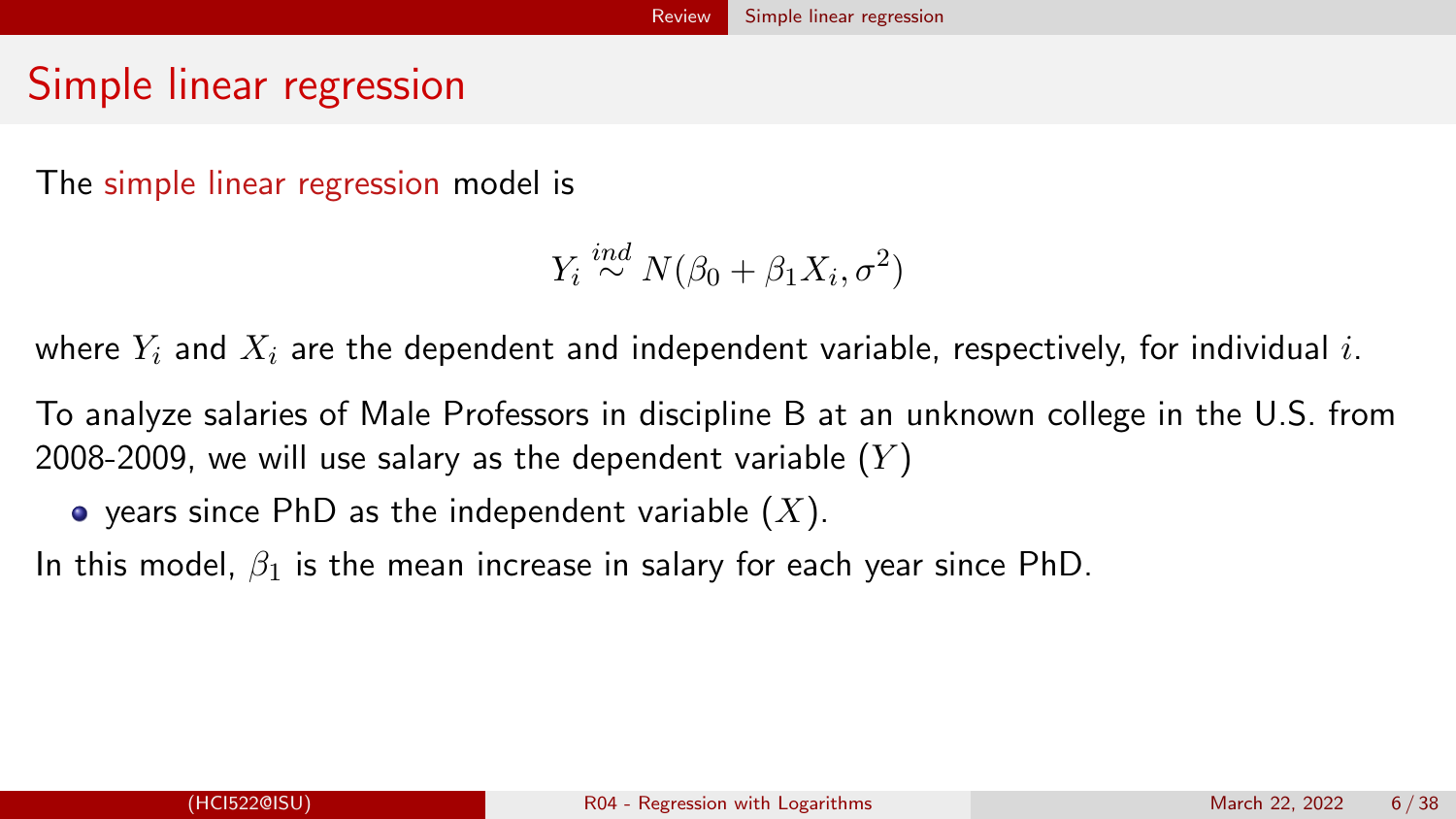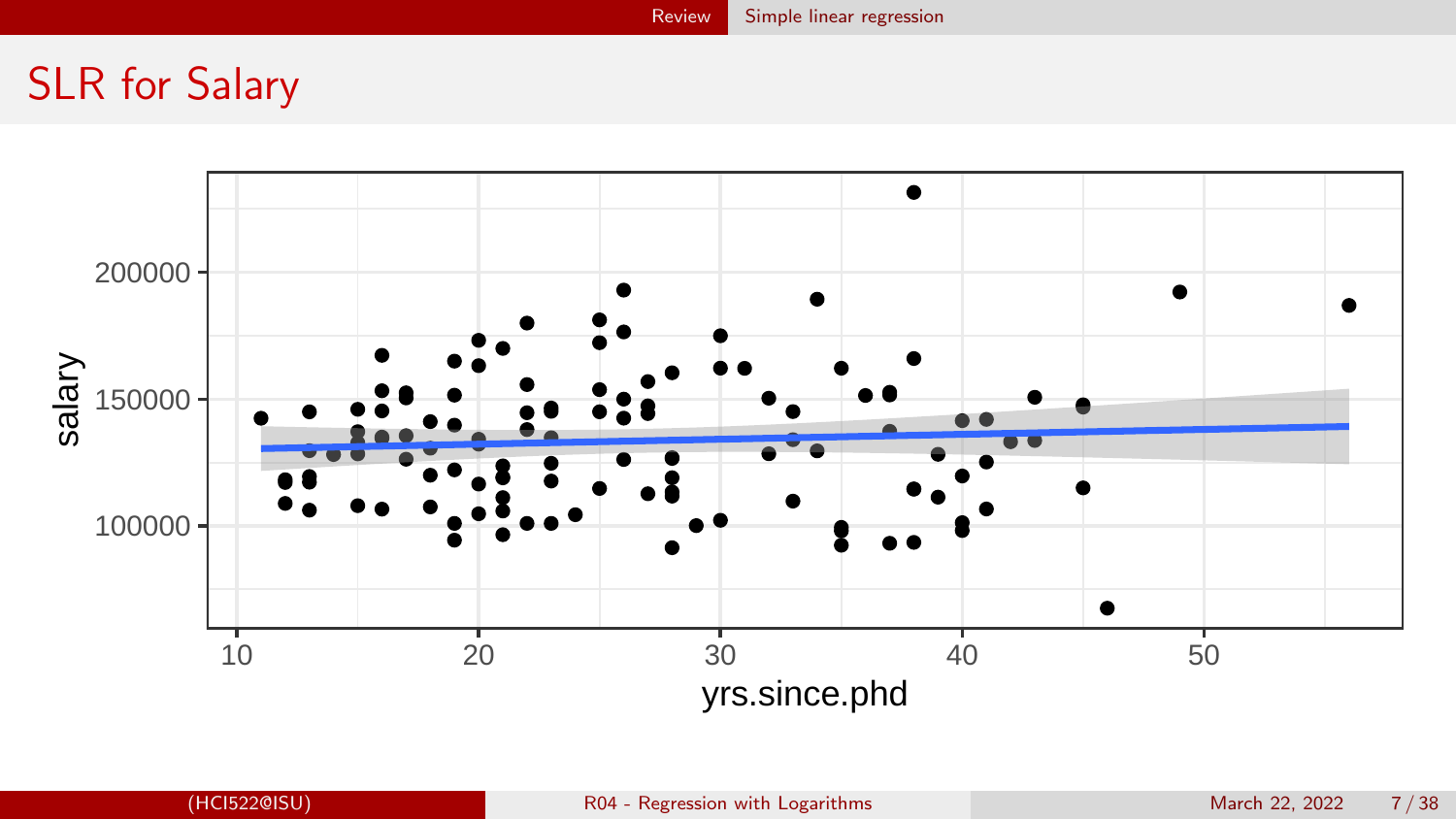```
summary(m <- lm(salary " yrs.since.phd.
                data = Salaries \frac{1}{2}\frac{1}{2} filter(rank == "Prof", sex == "Male", discipline == "B")))
##
## Call:
## lm(formula = salary ~ yrs.since.phd, data = Salaries %>% filter(rank ==
## "Prof", sex == "Male", discipline == "B"))
##
## Residuals:
## Min 1Q Median 3Q Max
## -69724 -21138 -1199 15803 95811
##
## Coefficients:
## Estimate Std. Error t value Pr(>|t|)
                          6858.0 18.719 <2e-16 ***<br>242.3 0.799 0.426
# yrs.since.phd 193.6
## ---
## Signif. codes: 0 '***' 0.001 '**' 0.01 '*' 0.05 '.' 0.1 ' ' 1
##
## Residual standard error: 26550 on 123 degrees of freedom
## Multiple R-squared: 0.005162,Adjusted R-squared: -0.002926
## F-statistic: 0.6383 on 1 and 123 DF, p-value: 0.4259
```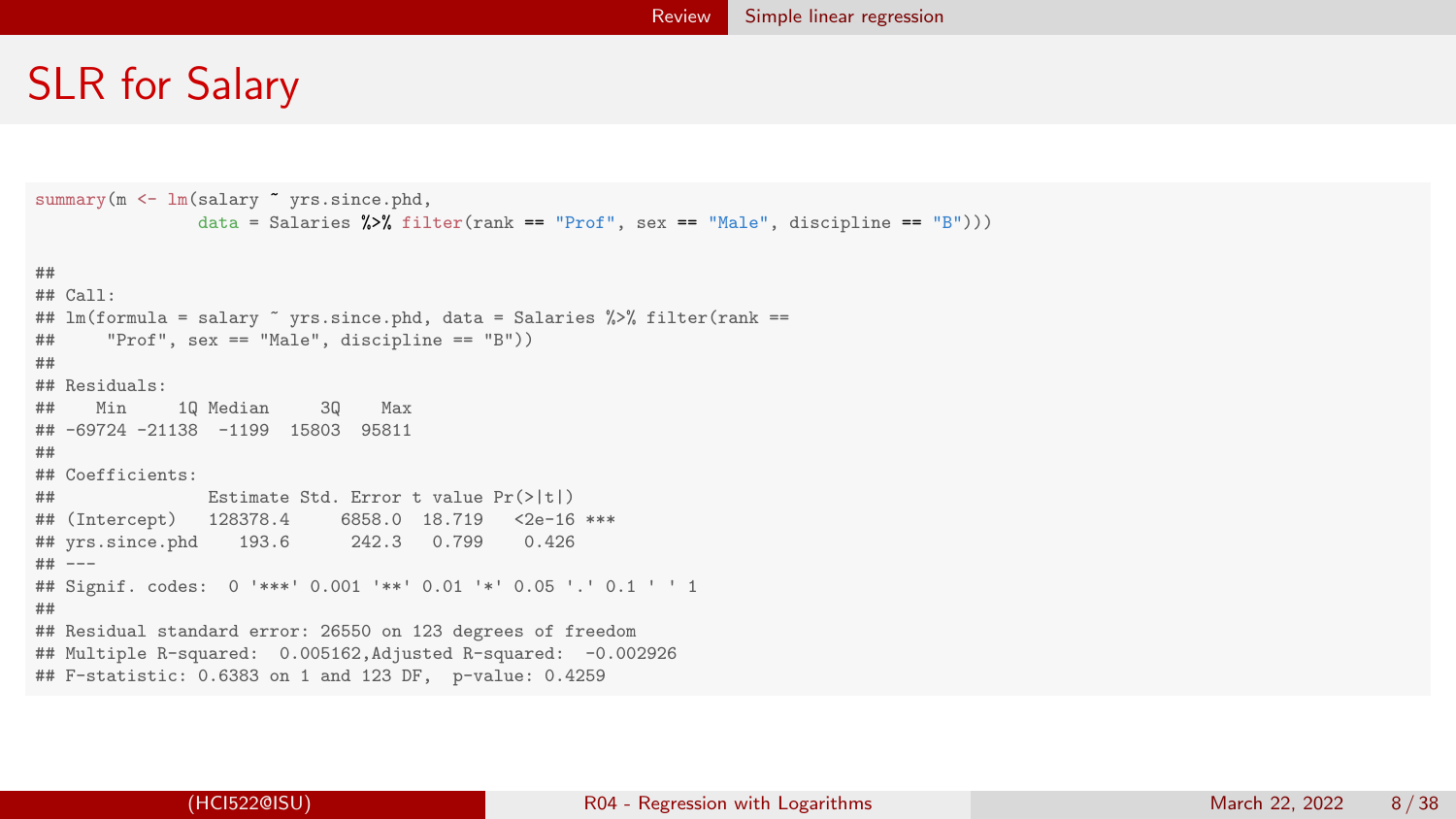#### confint(m)

| ## |                  | $2.5 \%$                | $97.5 \%$ |
|----|------------------|-------------------------|-----------|
|    | ## (Intercept)   | 114803.2971 141953.4711 |           |
|    | ## yrs.since.phd | $-286.0467$             | 673.2097  |

Manuscript statement:

For each year since PhD, the model estimates an mean increase of (-286, 673) dollars.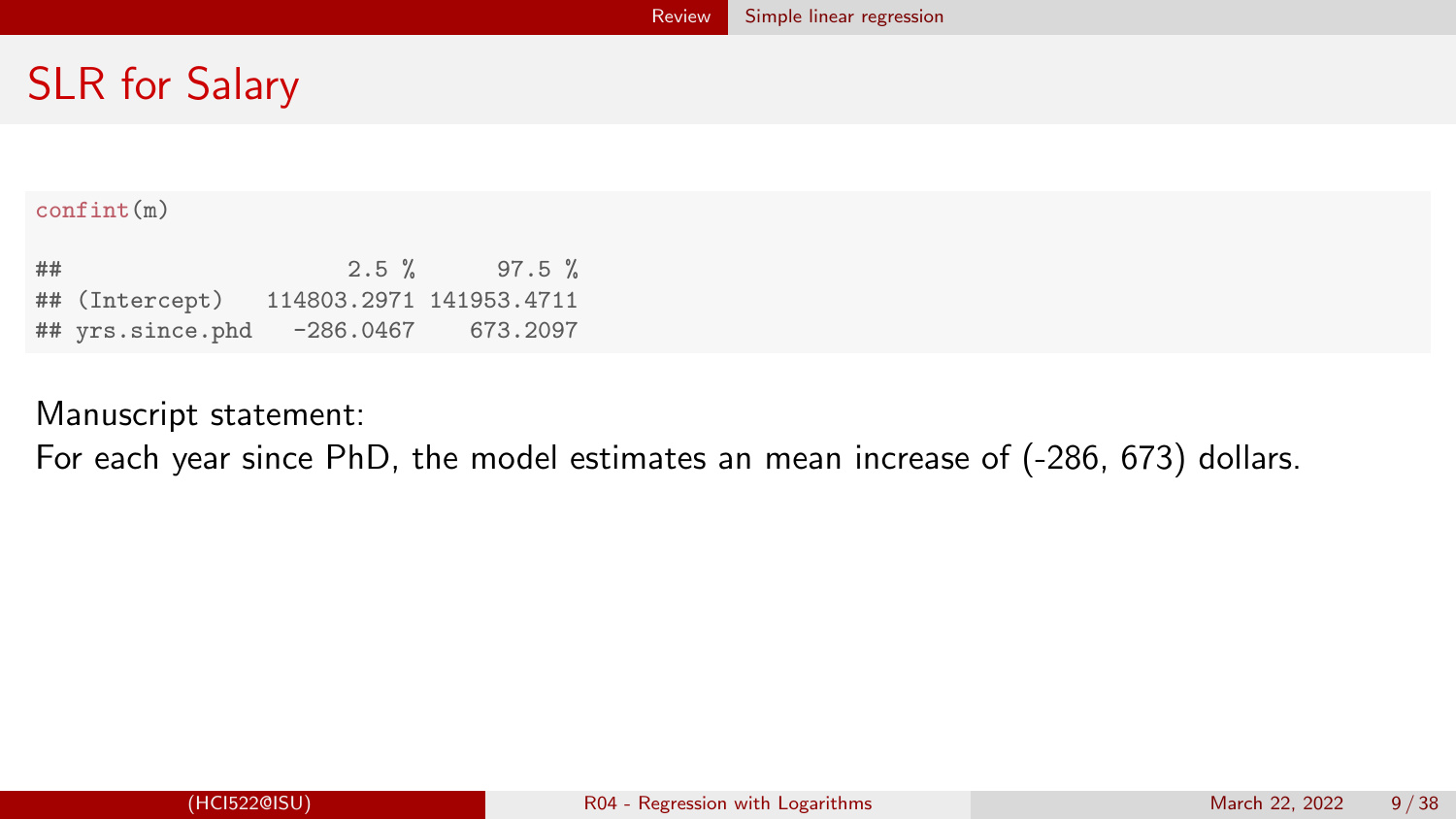#### **Diagnostics**

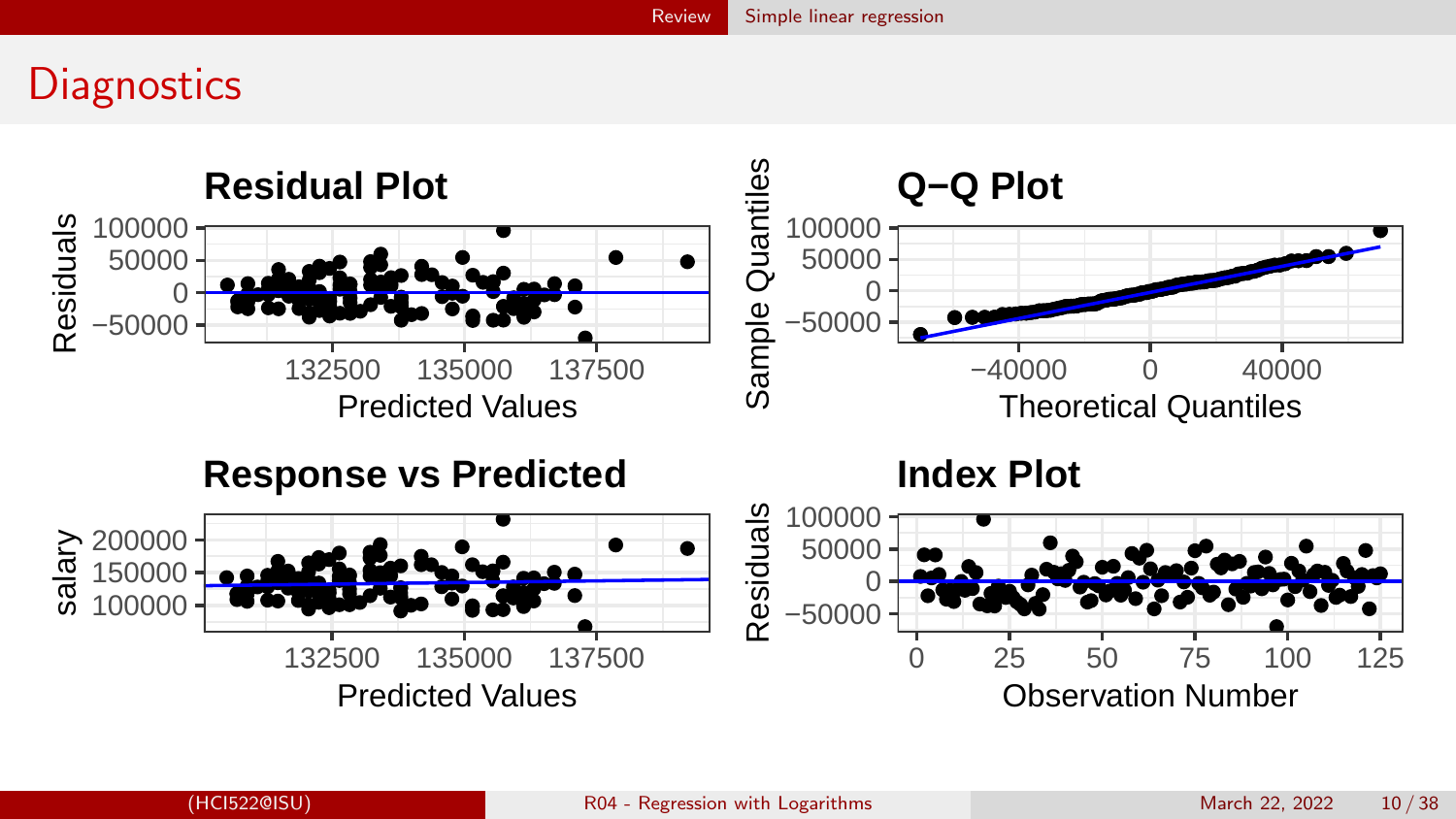#### <span id="page-10-0"></span>Regression with a categorical variable

The simple linear regression model is

 $Y_i \stackrel{ind}{\sim} N(\beta_0 + \beta_1 X_i, \sigma^2)$ 

where  $Y_i$  and  $X_i$  are the dependent and independent variable, respectively, for individual i.

To analyze salaries of Professors in discipline B at an unknown college in the U.S. from 2008-2009, we will use salary as the dependent variable  $(Y)$ 

• indicator of being male as the independent variable  $(X)$ .

In this model,  $\beta_1$  is the mean difference in salary between men and women.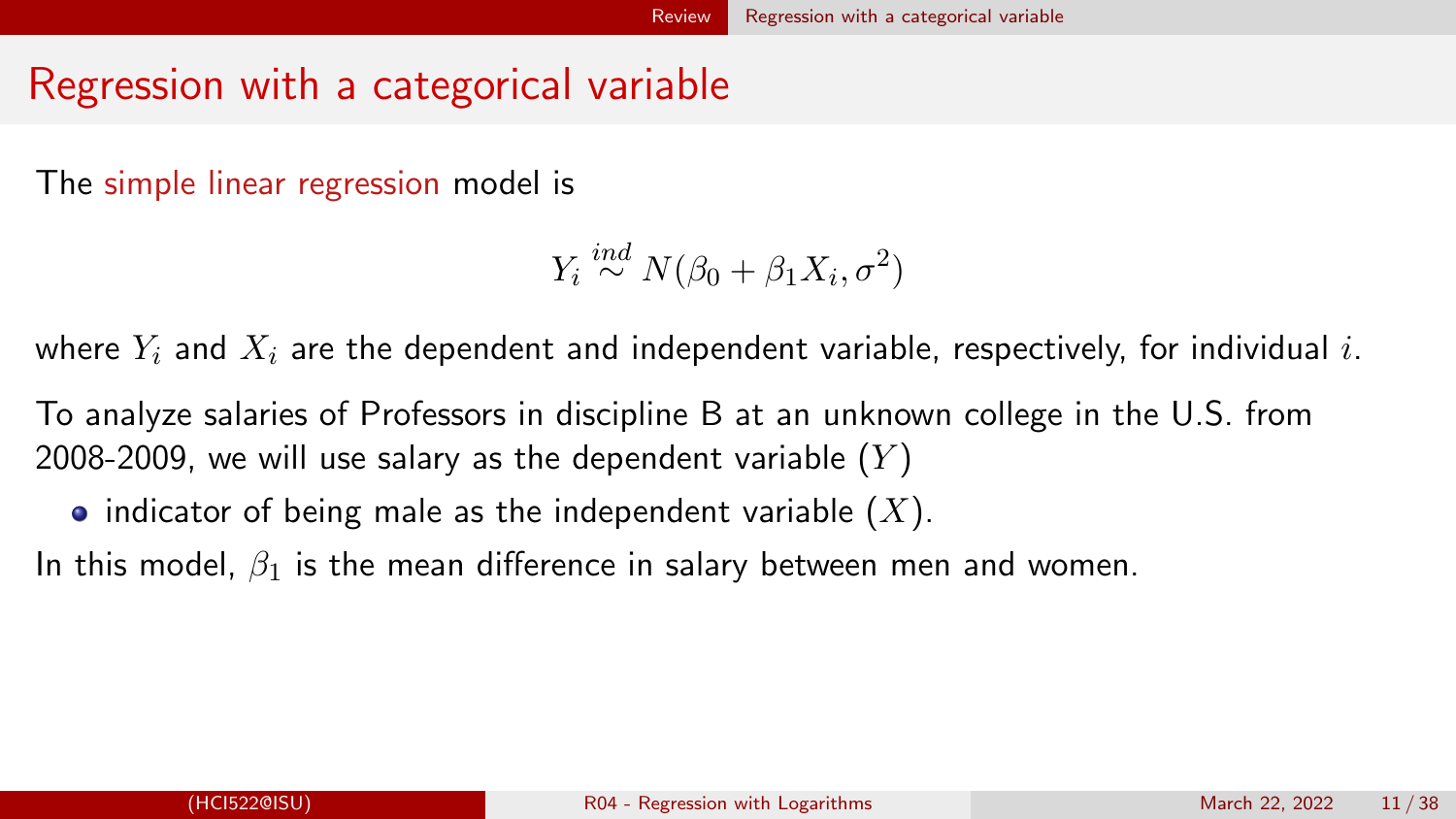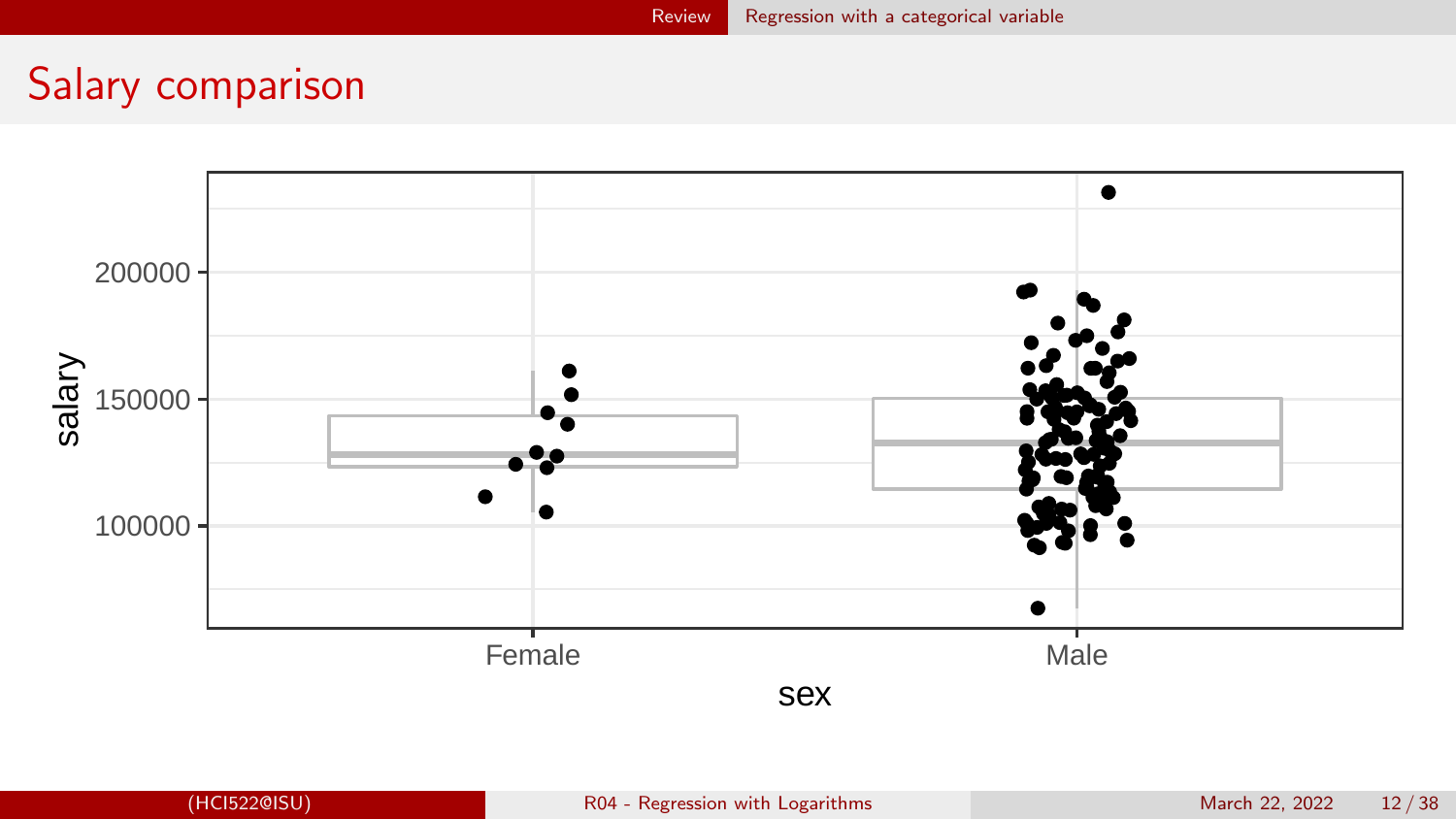```
summary(m <- lm(salary ~ sex,
               data = Salaries \frac{1}{2}, filter(rank == "Prof", discipline == "B")))
##
## Call:
## lm(formula = salary " sex, data = Salaries %>% filter(rank ==
## "Prof", discipline == "B"))
##
## Residuals:
## Min 1Q Median 3Q Max
## -65959 -18970 -1257 16670 98027
##
## Coefficients:
## Estimate Std. Error t value Pr(>|t|)
## (Intercept) 131836 8223 16.033 <2e-16 ***
                             8546 0.197 0.844
## ---
## Signif. codes: 0 '***' 0.001 '**' 0.01 '*' 0.05 '.' 0.1 ' ' 1
##
## Residual standard error: 26000 on 133 degrees of freedom
## Multiple R-squared: 0.0002913,Adjusted R-squared: -0.007225
## F-statistic: 0.03875 on 1 and 133 DF, p-value: 0.8442
```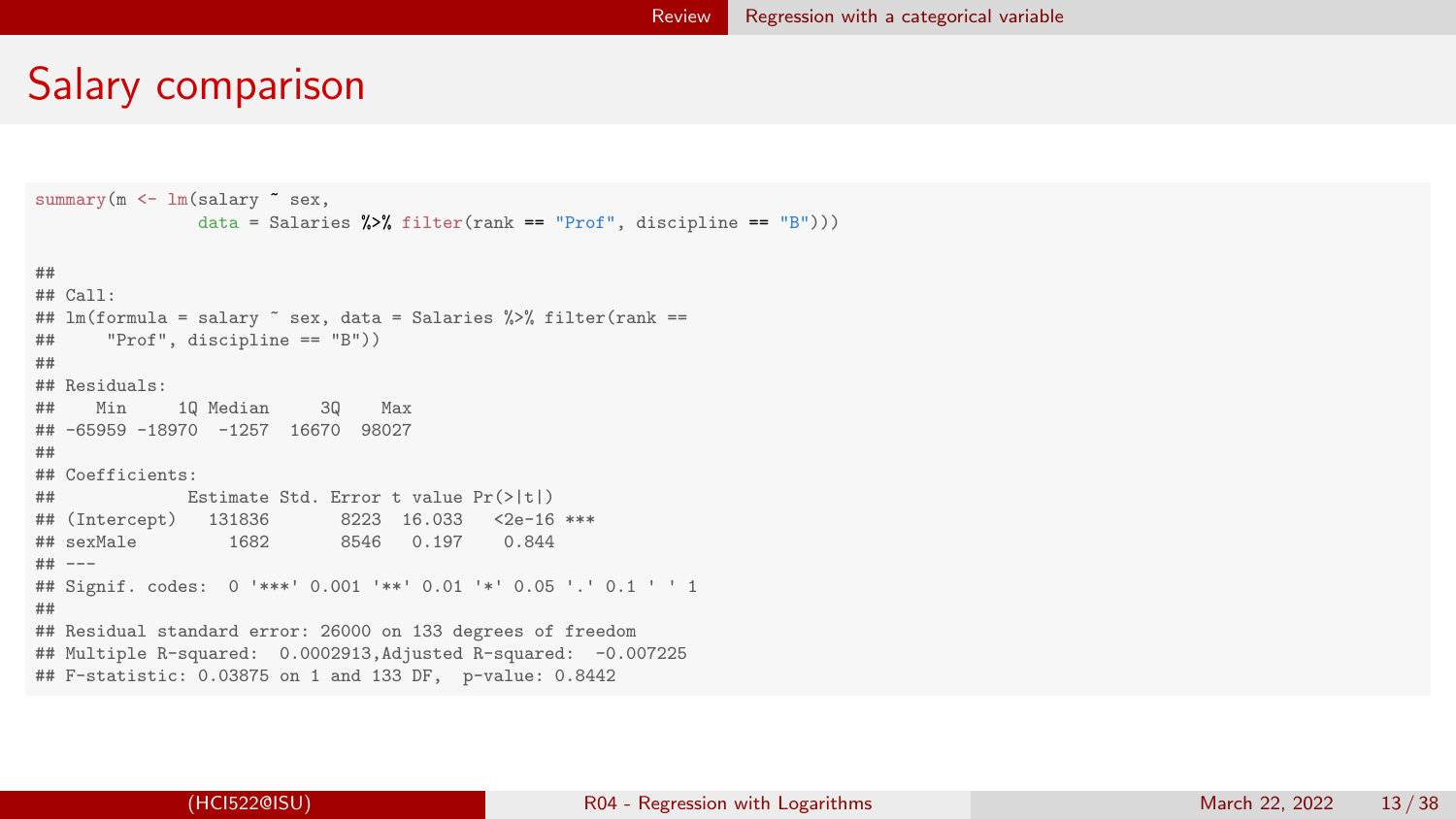#### confint(m)

| ## |                                    |                      | $2.5 \%$ 97.5 % |
|----|------------------------------------|----------------------|-----------------|
|    | ## (Intercept) 115571.52 148100.88 |                      |                 |
|    | ## sexMale                         | $-15220.59$ 18584.91 |                 |

#### Manuscript statement:

Difference in mean salary between men and women is estimated to be between (-15,19) thousand dollars more for men.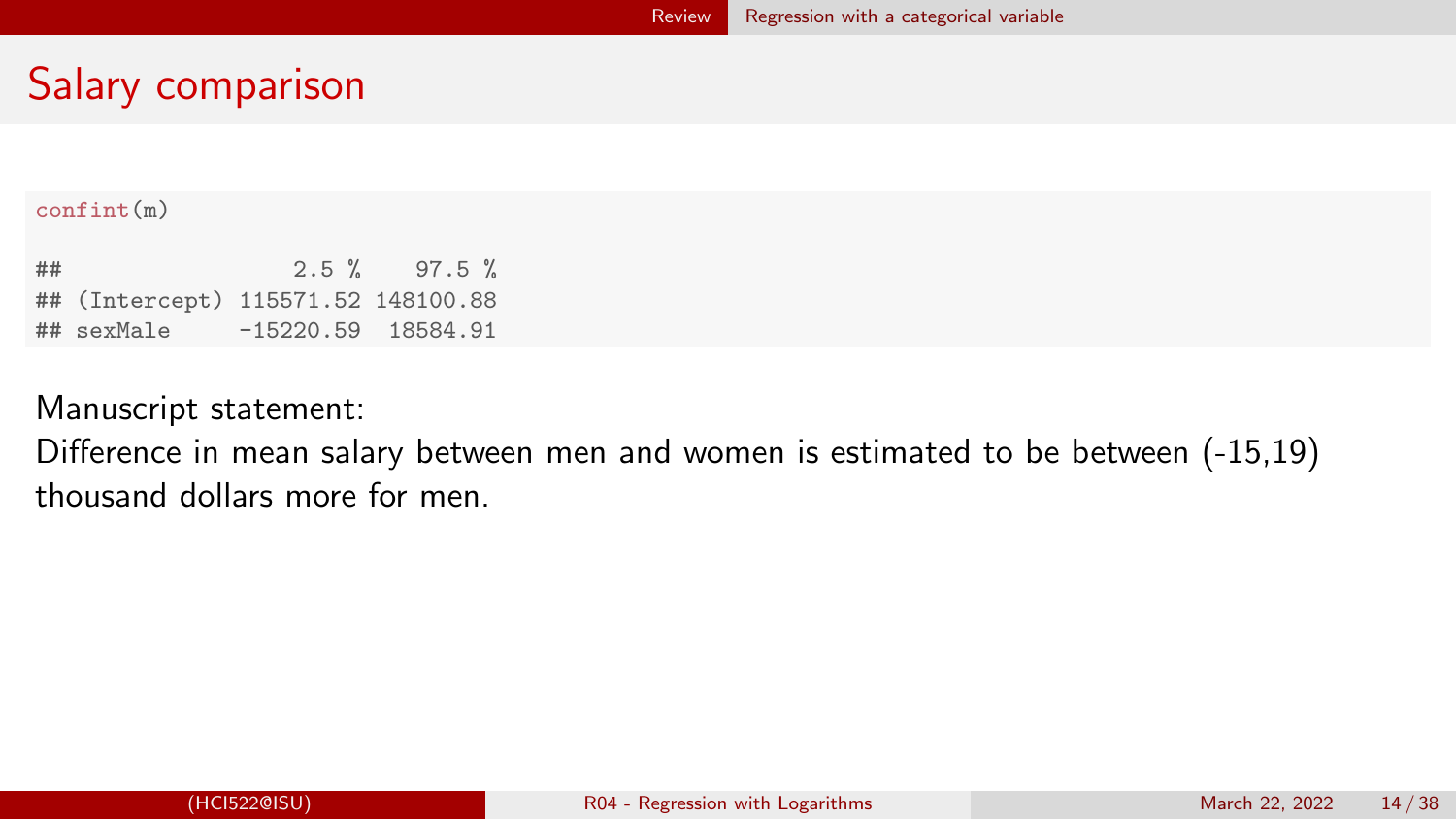#### Improved model

This is a bit unsatisfactory because this is only for

- **Professors in**
- Discipline B and
- o doesn't account for years since PhD.

We can run a multiple regression model that includes

- o sex,
- $\bullet$  rank,
- **o** discipline, and
- years since PhD.

This model will provide a comparison of the effect of sex on salary after *adjusting* for rank, discipline, and years since PhD.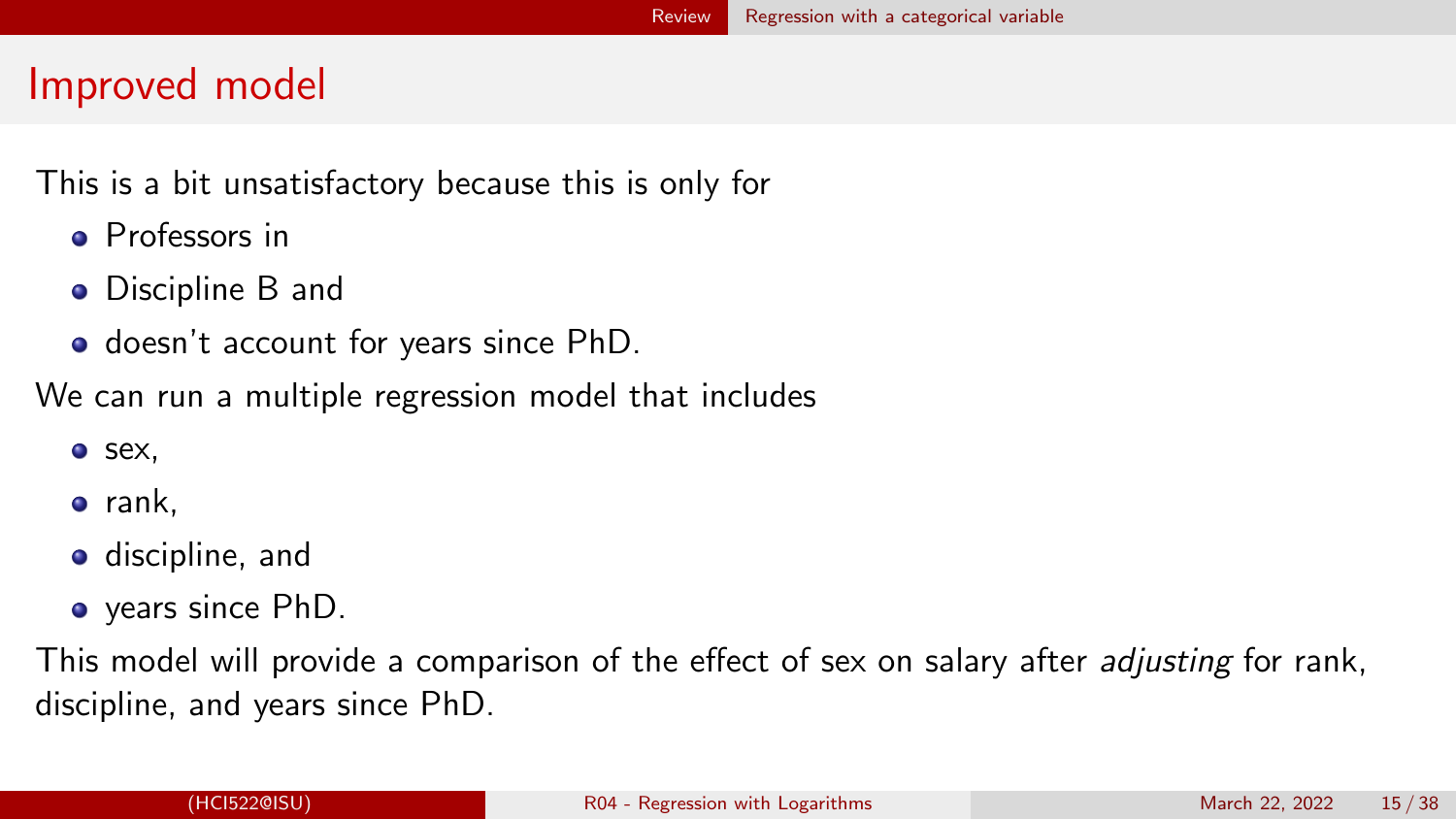#### <span id="page-15-0"></span>Multiple regression model

The simple linear regression model is

$$
Y_i \stackrel{ind}{\sim} N(\beta_0 + \beta_1 X_{i,1} + \beta_2 X_{i,2} + \cdots, \sigma^2)
$$

where  $Y_i$  and  $X_{i,j}$  are the dependent and independent variable(s), respectively, for individual i.

To analyze salaries of Professors in discipline B at an unknown college in the U.S. from 2008-2009, we will use salary as the dependent variable  $(Y)$ 

- $\bullet$  sex  $(X1)$ ,
- rank  $(X2$  and  $X3)$ ,
- discipline  $(X4)$ , and
- $\bullet$  years since PhD  $(X5)$

as independent variables. In this model,  $\beta_1$  is the mean difference in salary between men and women after adjusting for rank, discipline, and years since PhD.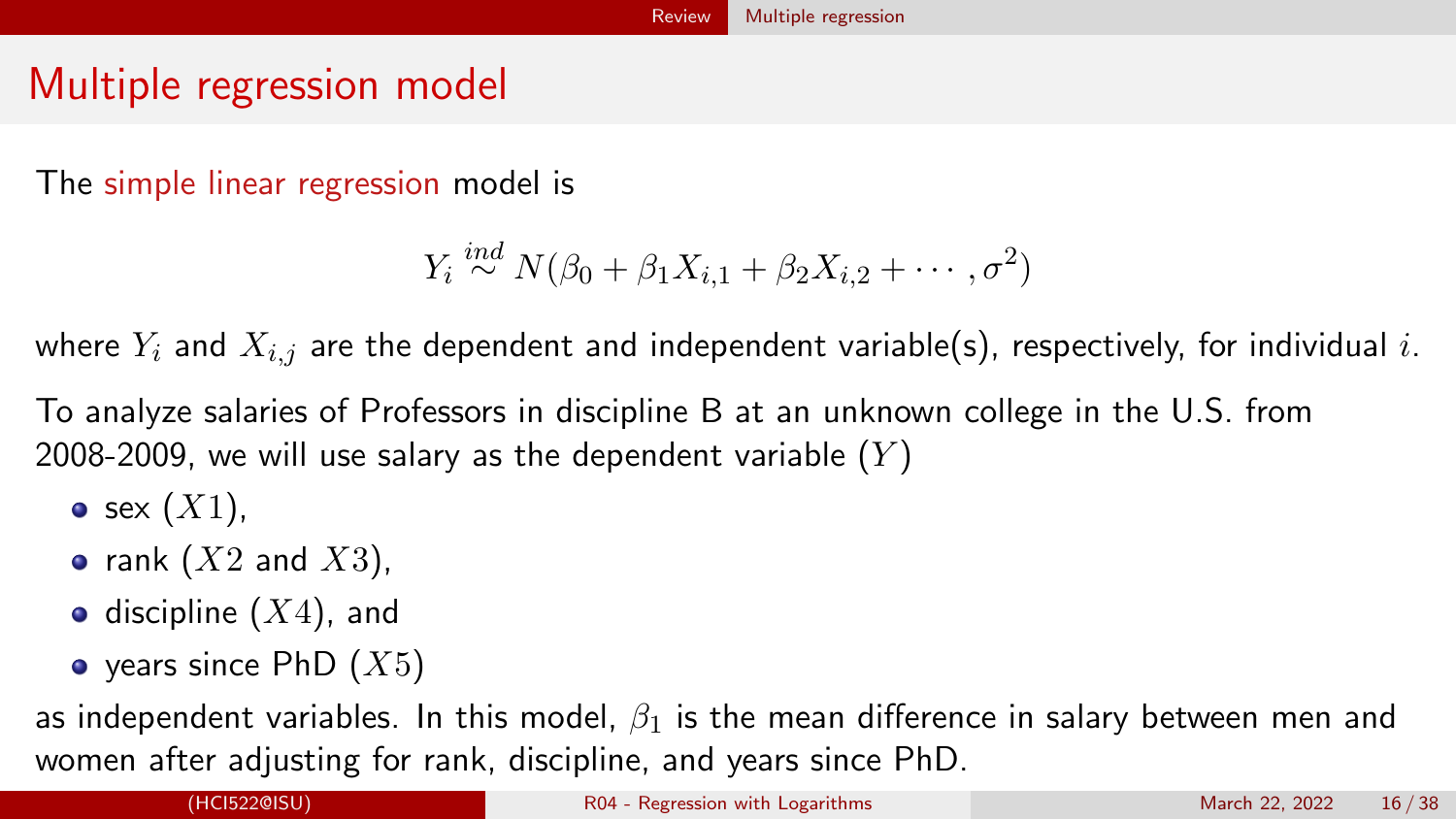#### [Review](#page-2-0) [Multiple regression](#page-15-0)

#### Multiple regression

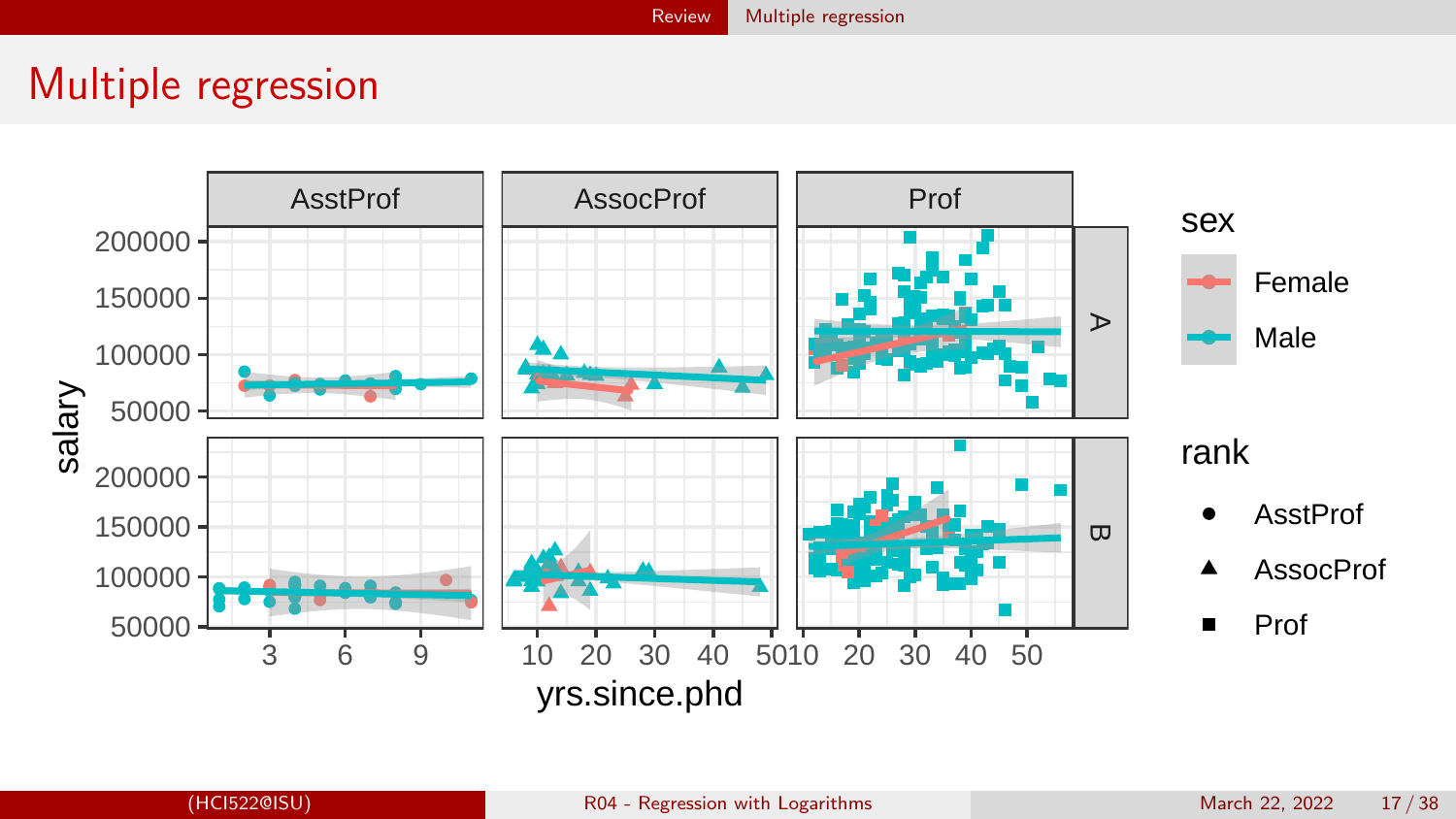```
summary(m \leq \ln(\text{salary} \text{ sex} + \text{rank} + \text{discpline} + \text{yrs.since.phd},data = Salaries))
##
## Call:
## lm(formula = salary " sex + rank + discipline + yrs.since.phd,
## data = Salaries)
##
## Residuals:
## Min 1Q Median 3Q Max
## -67451 -13860 -1549 10716 97023
##
## Coefficients:
## Estimate Std. Error t value Pr(>|t|)
## (Intercept) 67884.32 4536.89 14.963 < 2e-16 ***
                4349.37 3875.39 1.122 0.26242<br>of 13104.15 4167.31 3.145 0.00179 **
## rankAssocProf 13104.15<br>## rankProf 46032.55
                            4240.12 10.856 < 2e-16 ***<br>2346.53 5.940 6.32e-09 ***
## disciplineB 13937.47
## yrs.since.phd 61.01 127.01 0.480 0.63124
## ---
## Signif. codes: 0 '***' 0.001 '**' 0.01 '*' 0.05 '.' 0.1 ' ' 1
##
## Residual standard error: 22660 on 391 degrees of freedom
## Multiple R-squared: 0.4472,Adjusted R-squared: 0.4401
## F-statistic: 63.27 on 5 and 391 DF, p-value: < 2.2e-16
```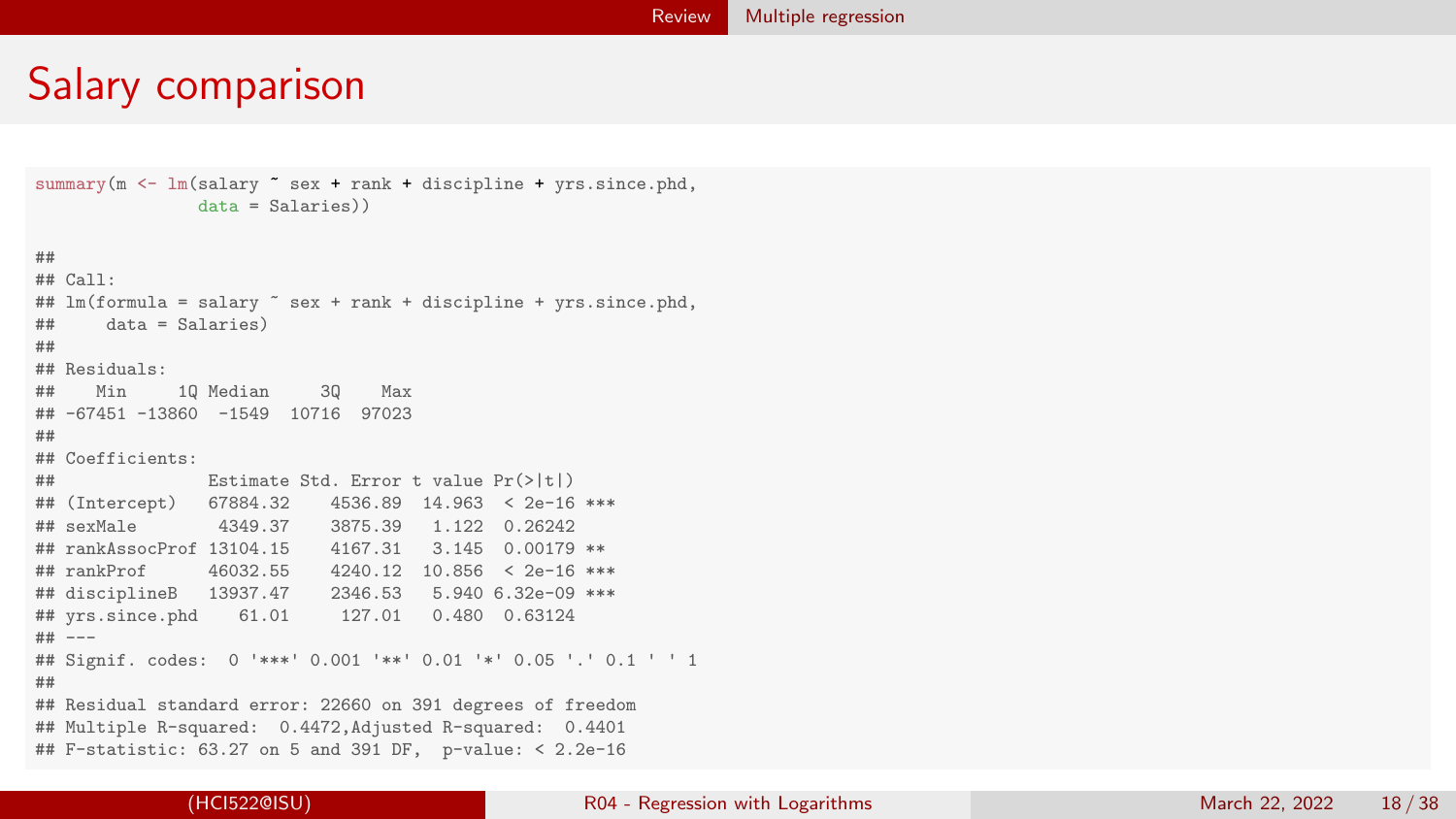#### [Review](#page-2-0) [Multiple regression](#page-15-0)

# Salary comparison

#### confint(m)

| ## |                                       |                         | $2.5 \%$ 97.5 %      |
|----|---------------------------------------|-------------------------|----------------------|
|    | ## (Intercept)                        | 58964.5651 76804.0734   |                      |
|    | ## sexMale                            | $-3269.8493$ 11968.5812 |                      |
|    | ## rankAssocProf 4911.0049 21297.3001 |                         |                      |
|    | ## rankProf                           | 37696.2618 54368.8354   |                      |
|    | ## disciplineB                        |                         | 9324.0682 18550.8744 |
|    | ## yrs.since.phd -188.6961 310.7186   |                         |                      |

#### Manuscript statement:

Difference in mean salary between men and women is estimated to be between (-3,12) thousand dollars more for men after adjusting for rank, discipline, and years since PhD.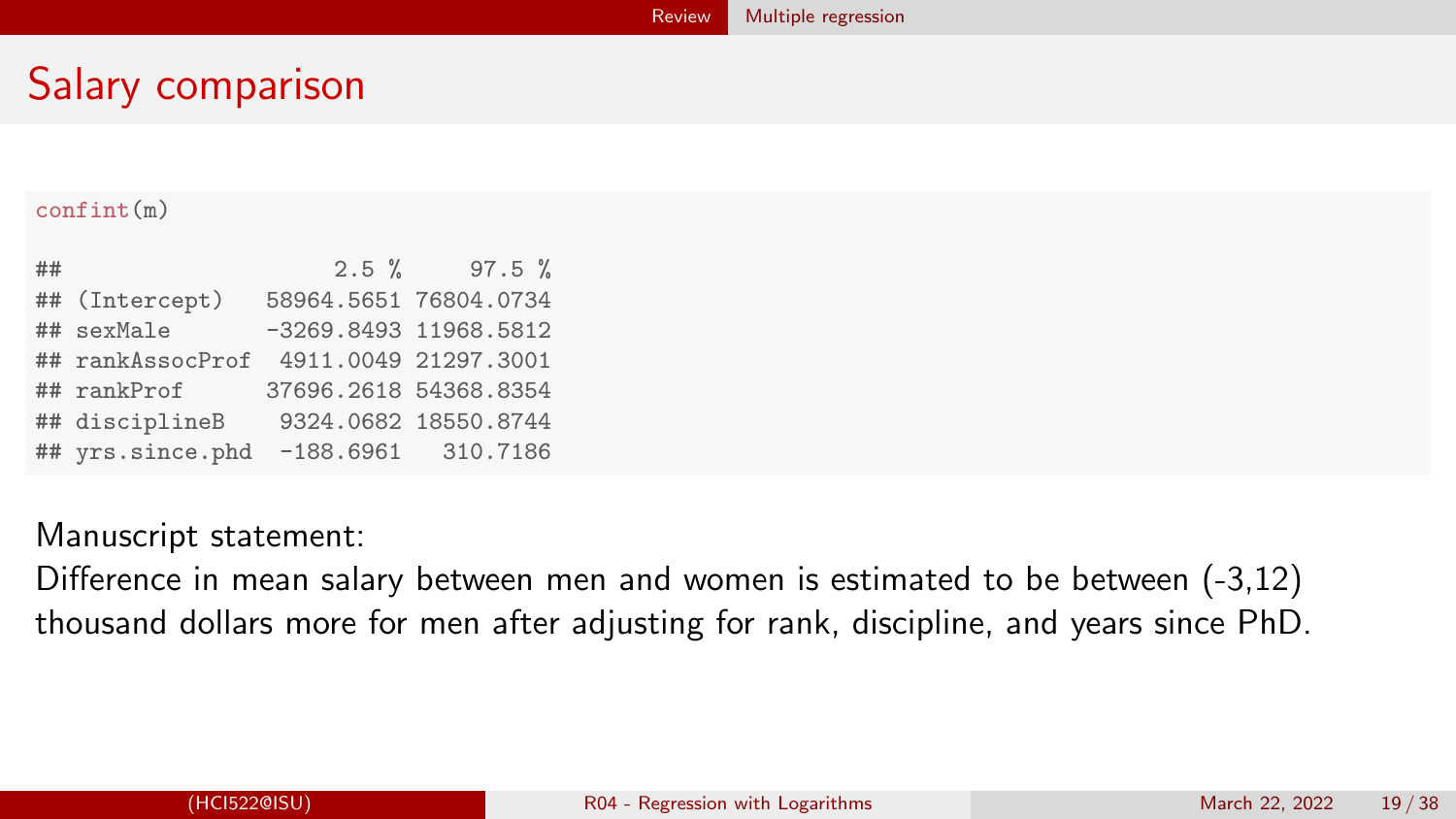[Review](#page-2-0) [Diagnostics](#page-19-0)

#### <span id="page-19-0"></span>**Diagnostics**

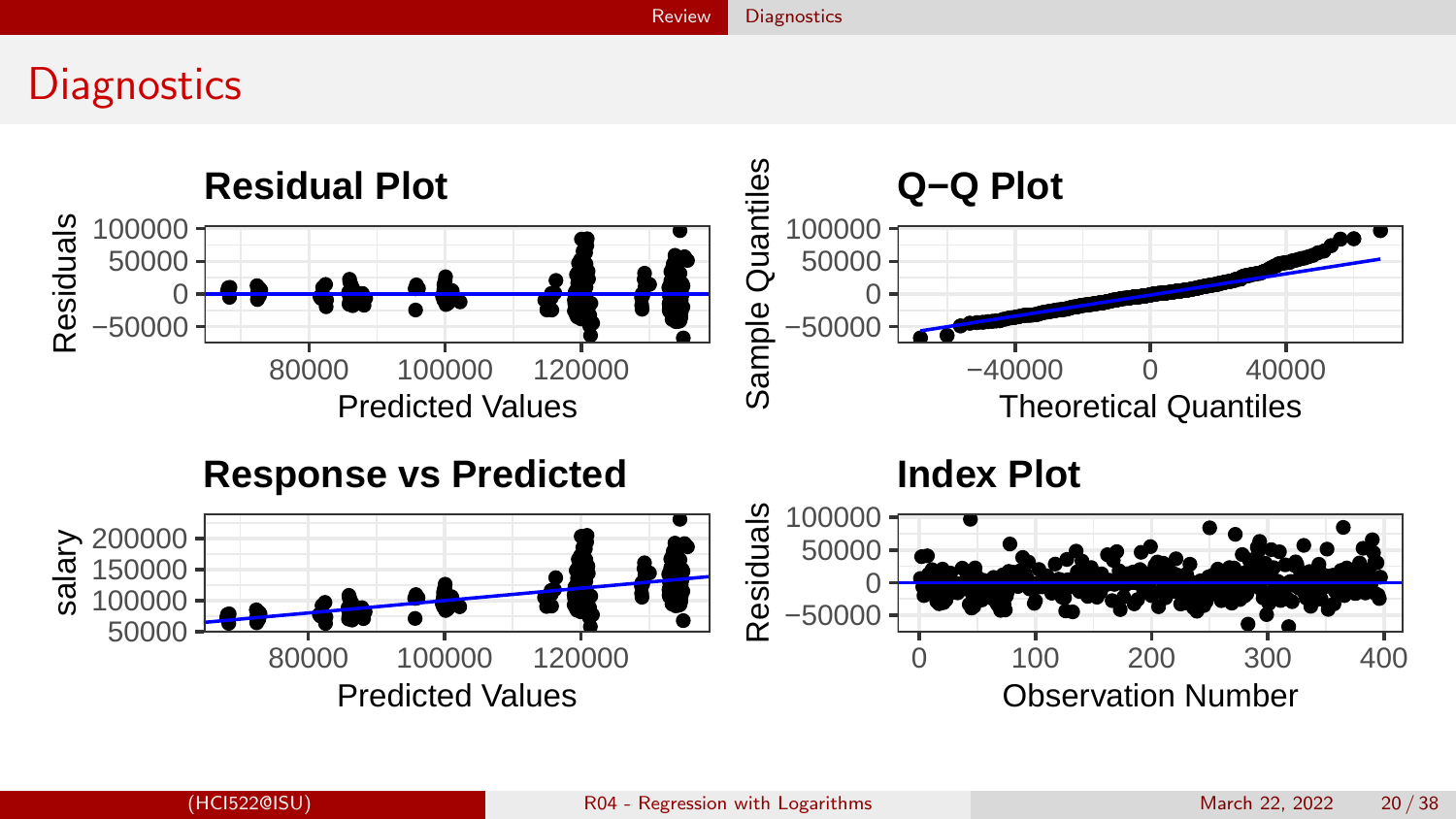#### <span id="page-20-0"></span>Logarithms in regression

When running a regression, you [the data analyst] has a choice of whether to

- take logarithms of the dependent variable and
- **•** take logarithms of any numeric independent variables.

Suggestions for when to take logarithms:

- You can only take logarithms if the variable is strictly positive.
- If the variable is non-negative (but has zeroes), you can take the logarithm of the variable after adding the smallest non-zero value to all observations.
- Consider taking logarithms if the maximum value divided by the minimum value is greater than 10.
- If non-constant variance is observed, take a logarithm of the dependent variable.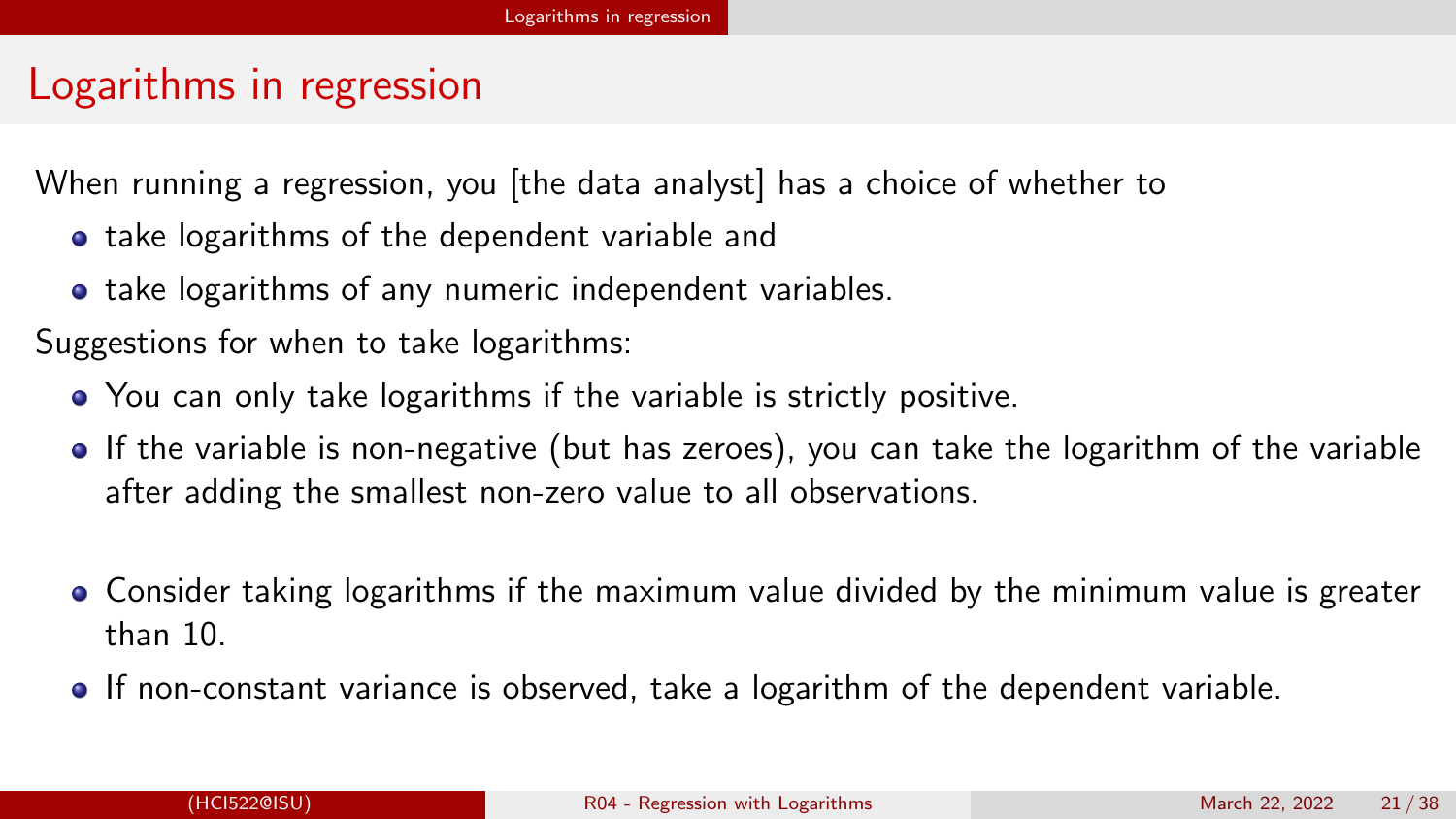<span id="page-21-0"></span>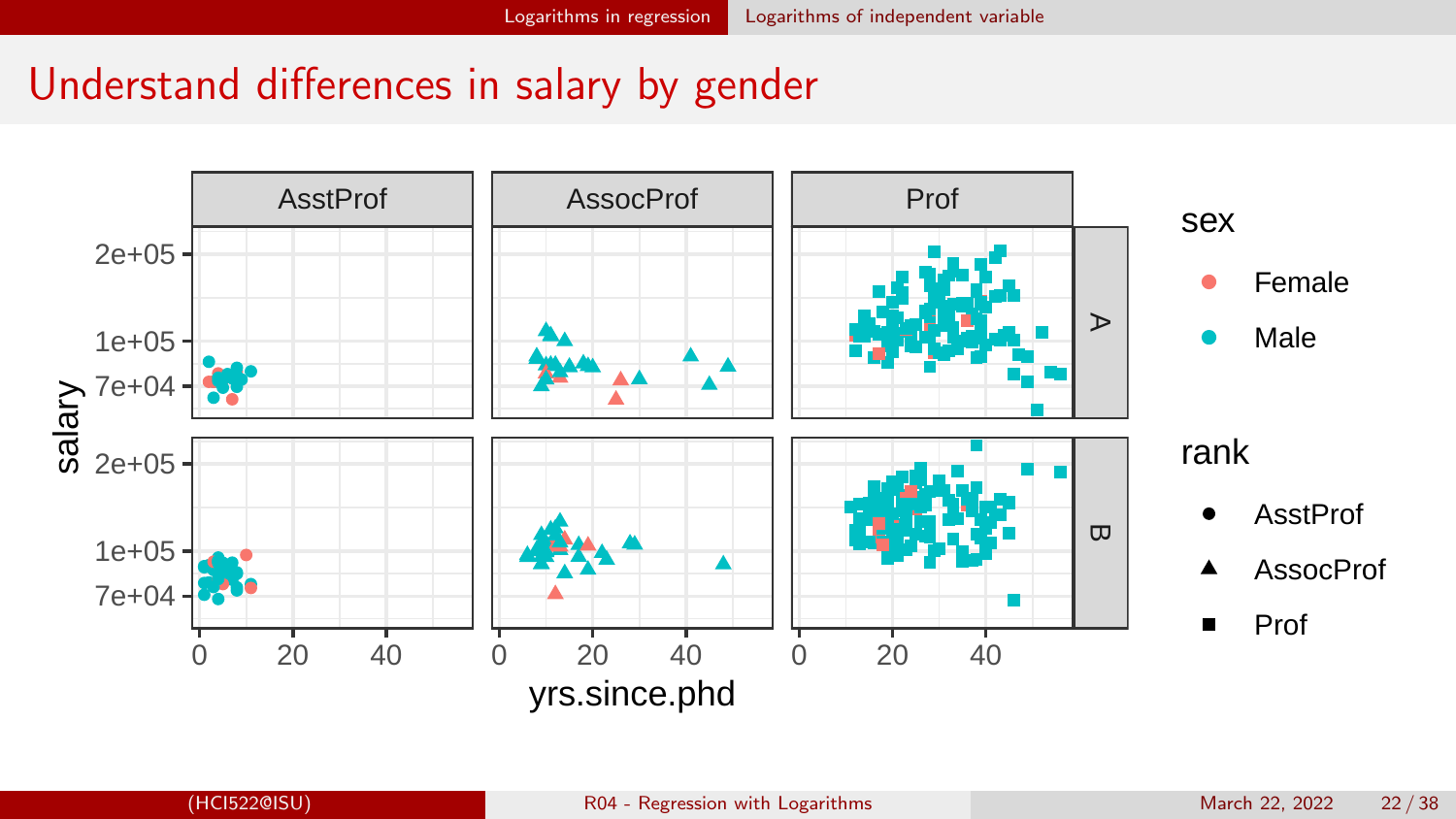#### <span id="page-22-0"></span>Simple linear regression

The simple linear regression model is

 $Y_i \stackrel{ind}{\sim} N(\beta_0 + \beta_1 X_i, \sigma^2)$ 

where  $Y_i$  and  $X_i$  are the dependent and independent variable, respectively, for individual i.

To analyze salaries of Male Professors in discipline B at an unknown college in the U.S. from 2008-2009, we will use  $log$  salary as the dependent variable  $(Y)$ 

 $\bullet$  years since PhD as the independent variable  $(X)$ .

In this model,  $100(e^{\beta_1}-1)$  will be the percent change in median salary per year since PhD.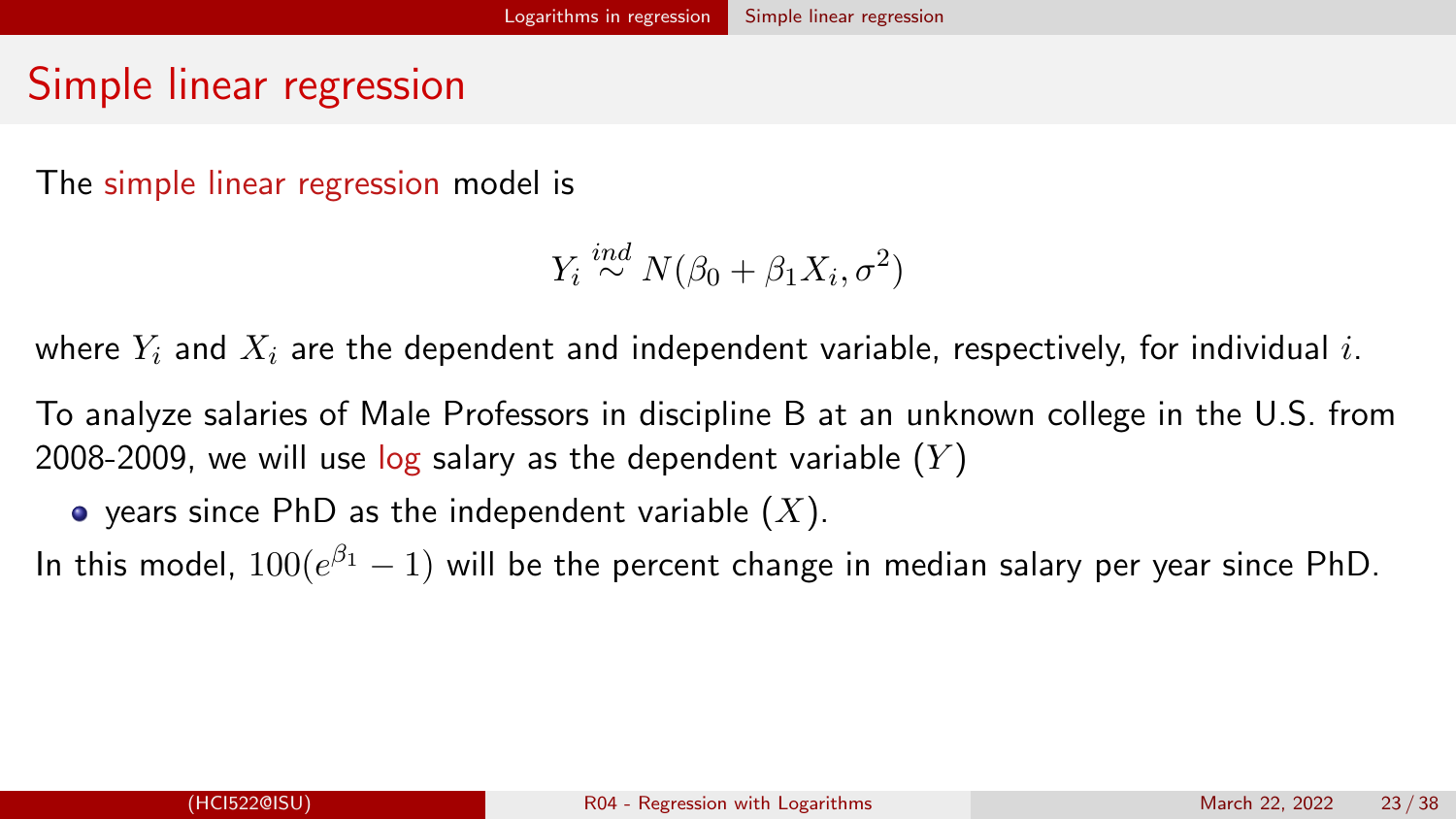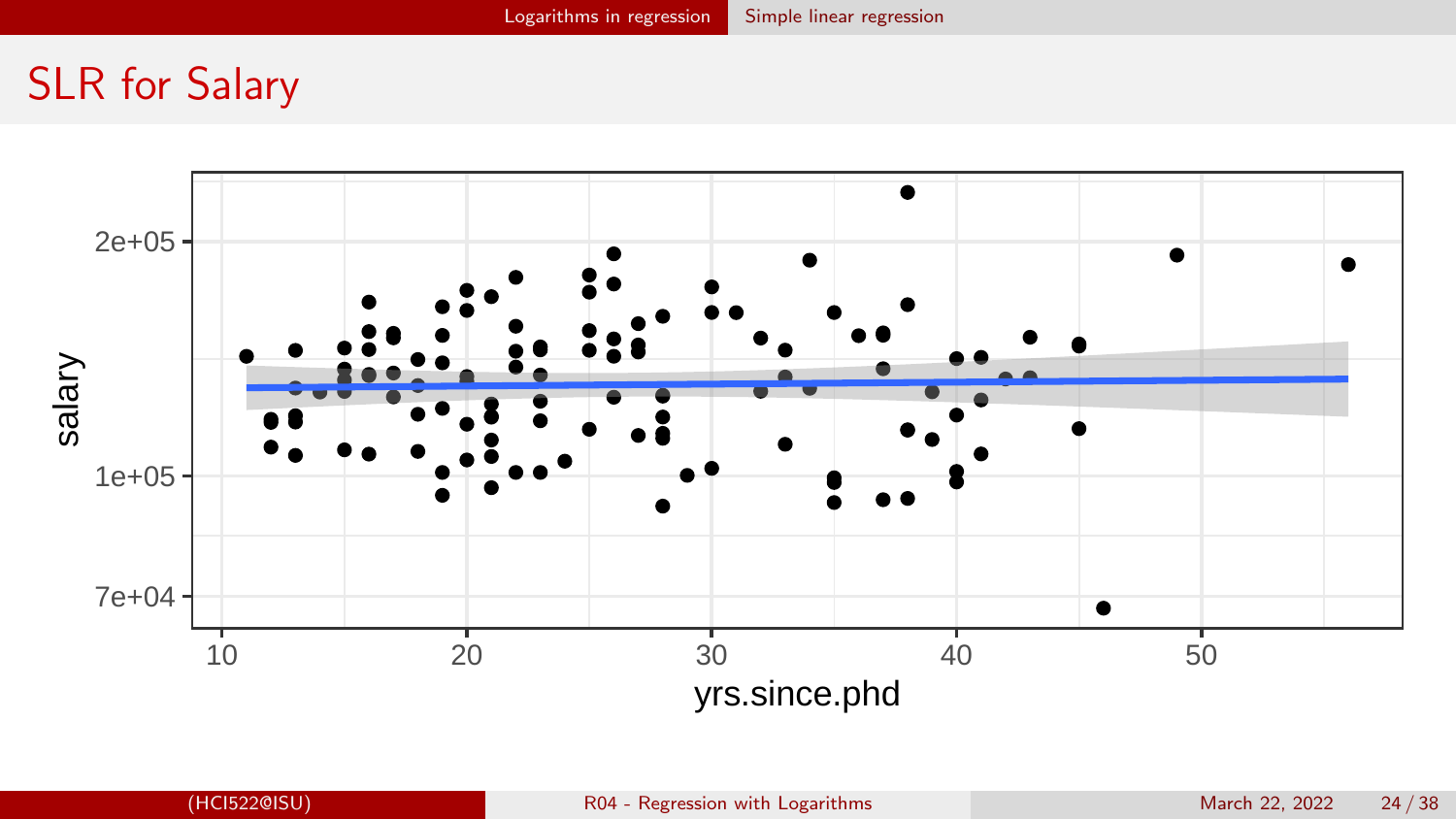```
summary(m <- lm(log(salary) ~ vrs.since.phd,
               data = Salaries \frac{1}{2} filter(rank == "Prof", sex == "Male", discipline == "B")))
##
## Call:
## lm(formula = log(salary) ~ yrs.since.phd, data = Salaries %>%
## filter(rank == "Prof", sex == "Male", discipline == "B"))
##
## Residuals:
## Min 1Q Median 3Q Max
## -0.67295 -0.14082 0.01135 0.13517 0.56338
##
## Coefficients:
## Estimate Std. Error t value Pr(>|t|)
## (Intercept) 1.177e+01 5.138e-02 229.007 <2e-16 ***
## yrs.since.phd 5.704e-04 1.816e-03 0.314
## ---
## Signif. codes: 0 '***' 0.001 '**' 0.01 '*' 0.05 '.' 0.1 ' ' 1
##
## Residual standard error: 0.199 on 123 degrees of freedom
## Multiple R-squared: 0.0008019,Adjusted R-squared: -0.007322
## F-statistic: 0.09872 on 1 and 123 DF, p-value: 0.7539
```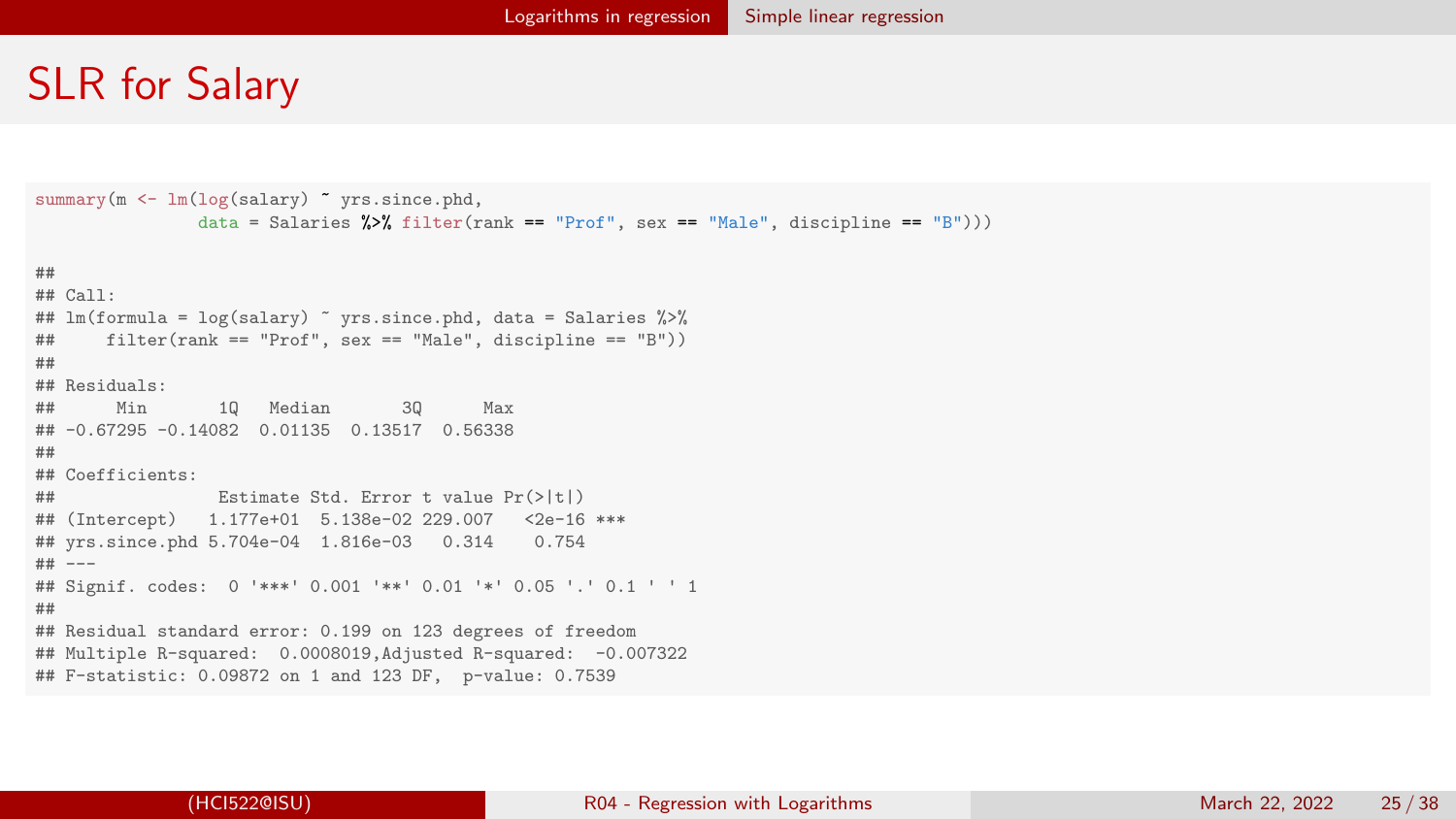#### confint(m)

 $\#$   $\#$   $\frac{1}{2.5}$   $\frac{1}{2}$   $\frac{97.5}{10}$   $\frac{1}{2}$ ## (Intercept) 11.665758432 11.86918421 ## yrs.since.phd -0.003023258 0.00416408

```
100*(exp(confint(m)[2,])-1)
```
## 2.5 % 97.5 % ## -0.3018692 0.4172761

Manuscript statement:

For each year since PhD, the model estimates an increase of  $(-1, -1)$ % in median salary.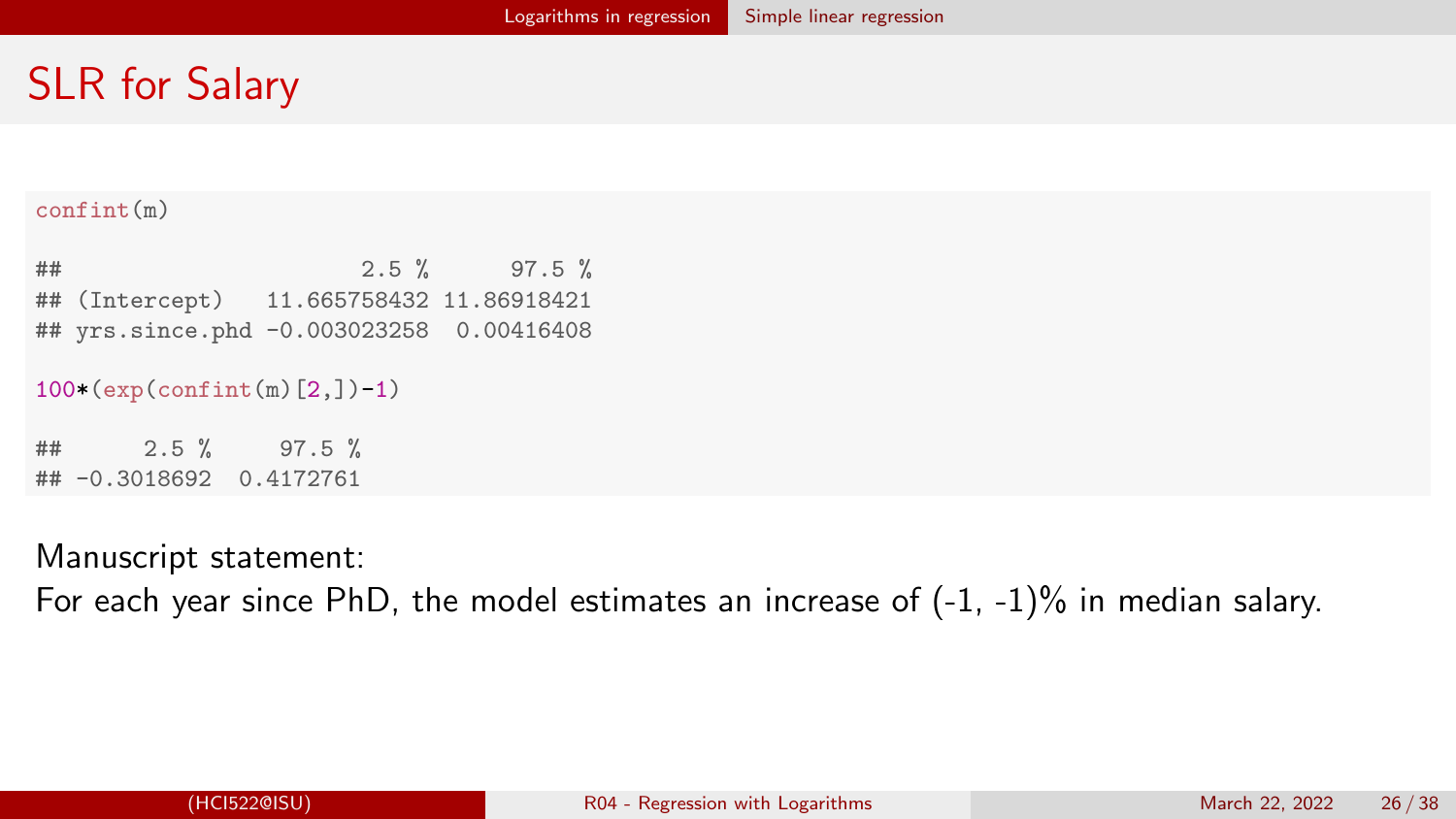#### **Diagnostics**

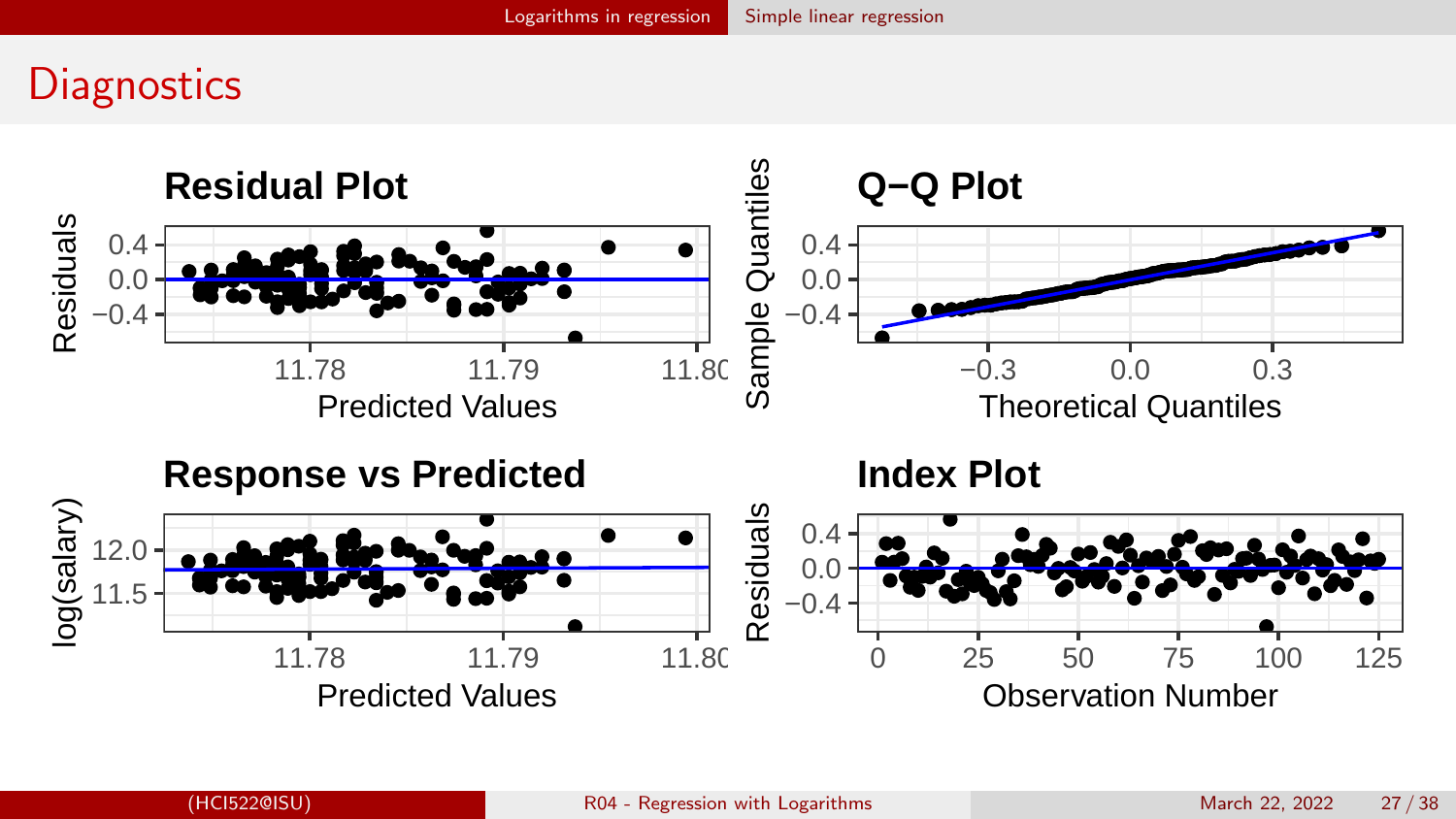#### <span id="page-27-0"></span>Regression with a categorical variable

The simple linear regression model is

 $Y_i \stackrel{ind}{\sim} N(\beta_0 + \beta_1 X_i, \sigma^2)$ 

where  $Y_i$  and  $X_i$  are the dependent and independent variable, respectively, for individual i.

To analyze salaries of Professors in discipline B at an unknown college in the U.S. from 2008-2009, we will use log salary as the dependent variable  $(Y)$ 

• indicator of being male as the independent variable  $(X)$ .

In this model,  $100(e^{\beta_1}-1)$  will be the percent change in median salary of men compared to women.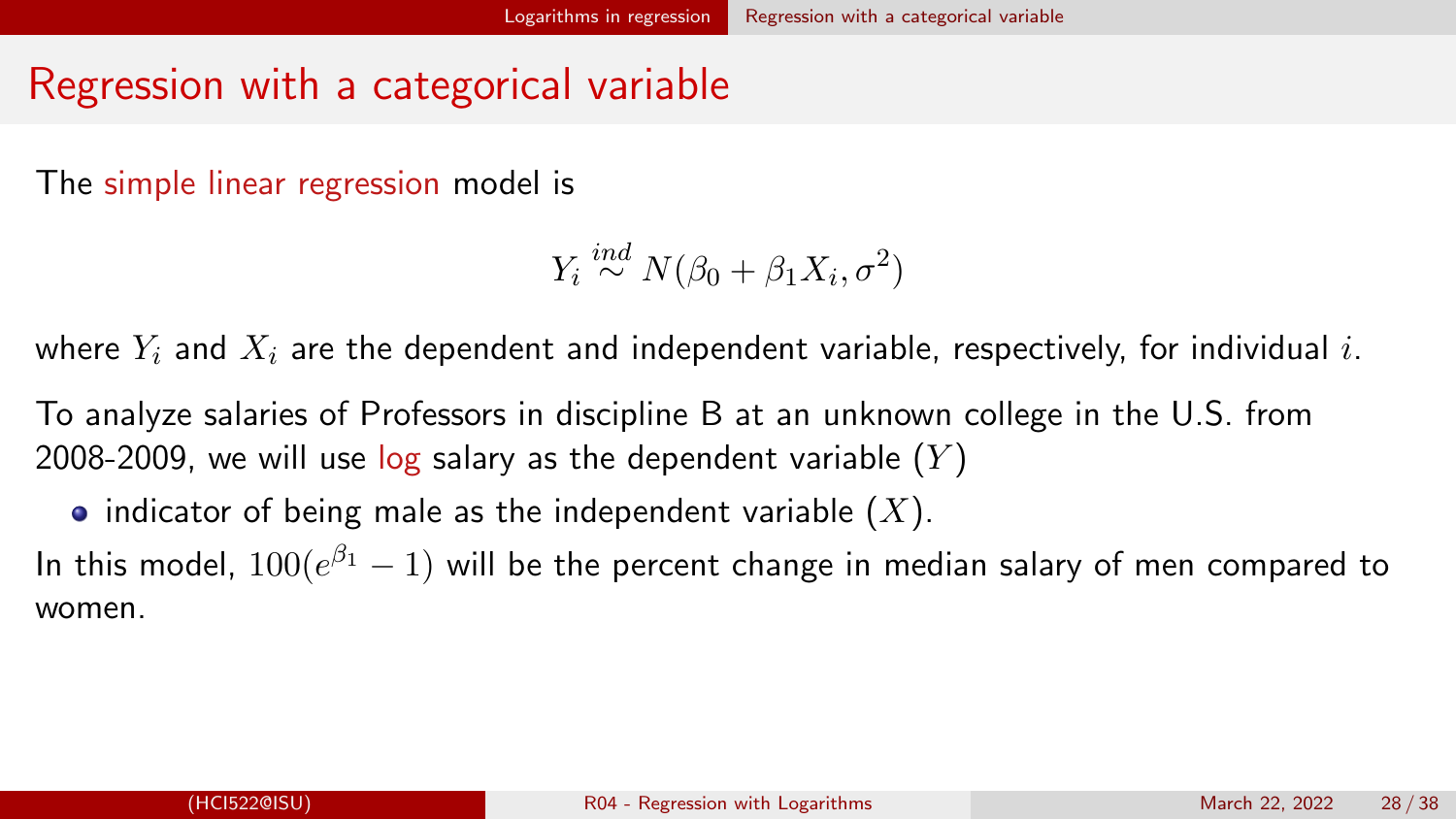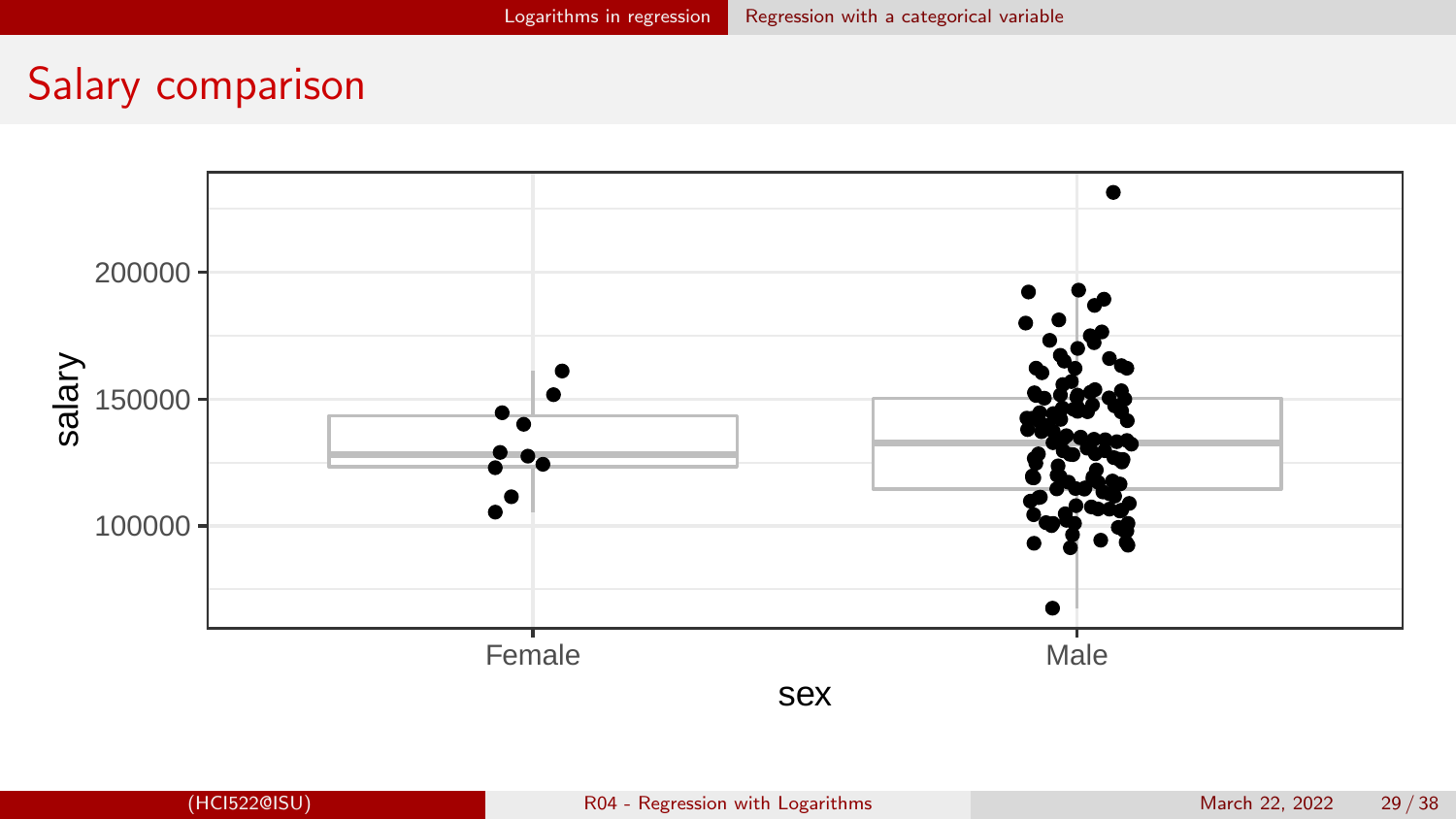```
summary(m <- lm(log(salary) ~ sex,
                data = Salaries \frac{1}{2}, filter(rank == "Prof", discipline == "B")))
##
## Call:
## lm(formula = log(salary) \tilde{ }</math> sex, data = Salaries %<math>\frac{1}{2}</math> filter(rank ==## "Prof", discipline == "B"))
##
## Residuals:
## Min 1Q Median 3Q Max
## -0.66186 -0.13387 0.00992 0.13703 0.56991
##
## Coefficients:
## Estimate Std. Error t value Pr(>|t|)
## (Intercept) 11.781363 0.061510 191.54 <2e-16 ***
                ## sexMale 0.001253 0.063923 0.02 0.984
## ---
## Signif. codes: 0 '***' 0.001 '**' 0.01 '*' 0.05 '.' 0.1 ' ' 1
##
## Residual standard error: 0.1945 on 133 degrees of freedom
## Multiple R-squared: 2.891e-06,Adjusted R-squared: -0.007516
## F-statistic: 0.0003845 on 1 and 133 DF, p-value: 0.9844
```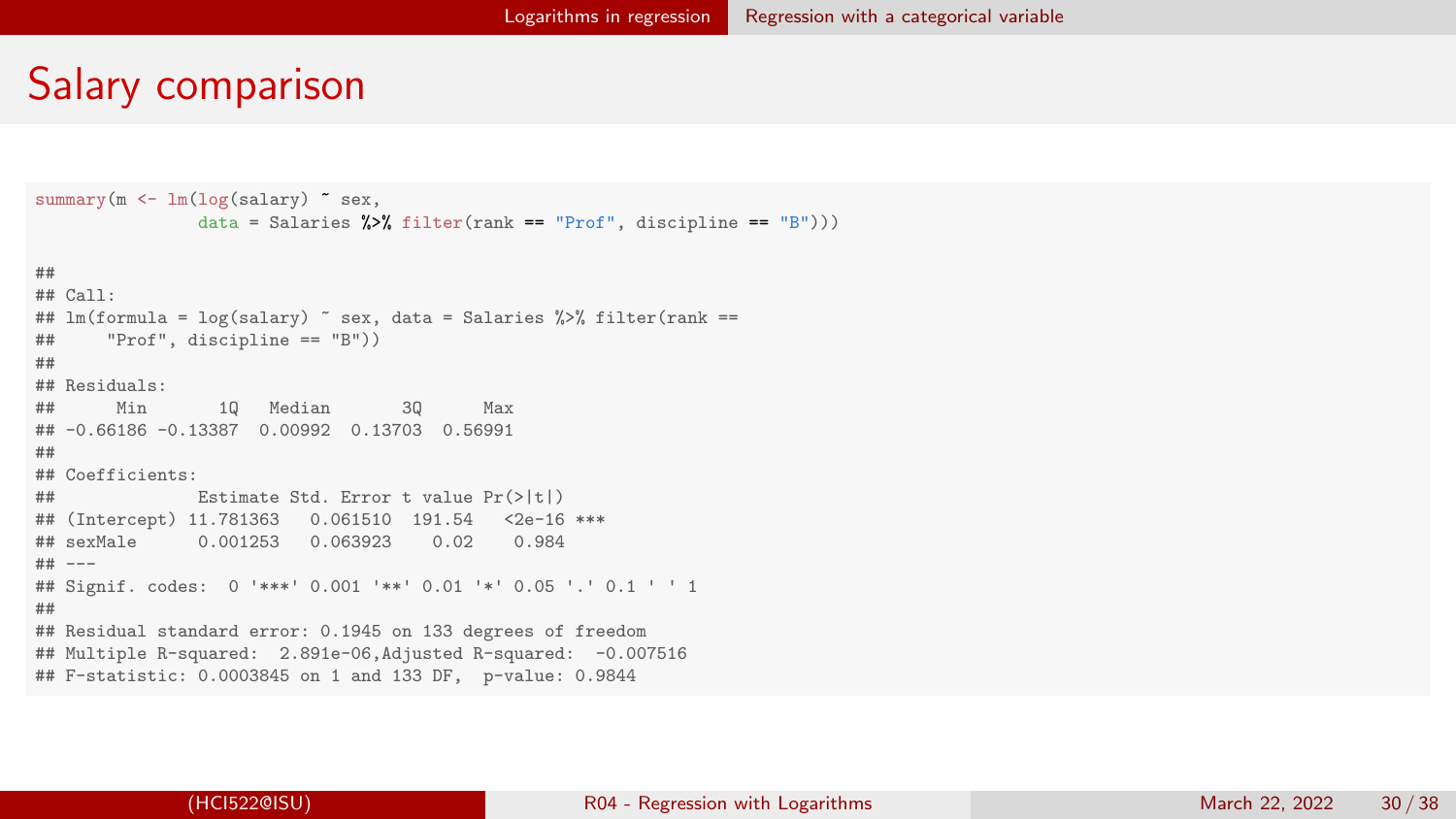#### confint(m)

| ## |                                     | $2.5 \%$ | $97.5 \%$ |
|----|-------------------------------------|----------|-----------|
|    | ## (Intercept) 11.659700 11.9030269 |          |           |
|    |                                     |          |           |

#### Manuscript statement:

Median salary is estimated to be (-12, 14)% larger for men compared to women.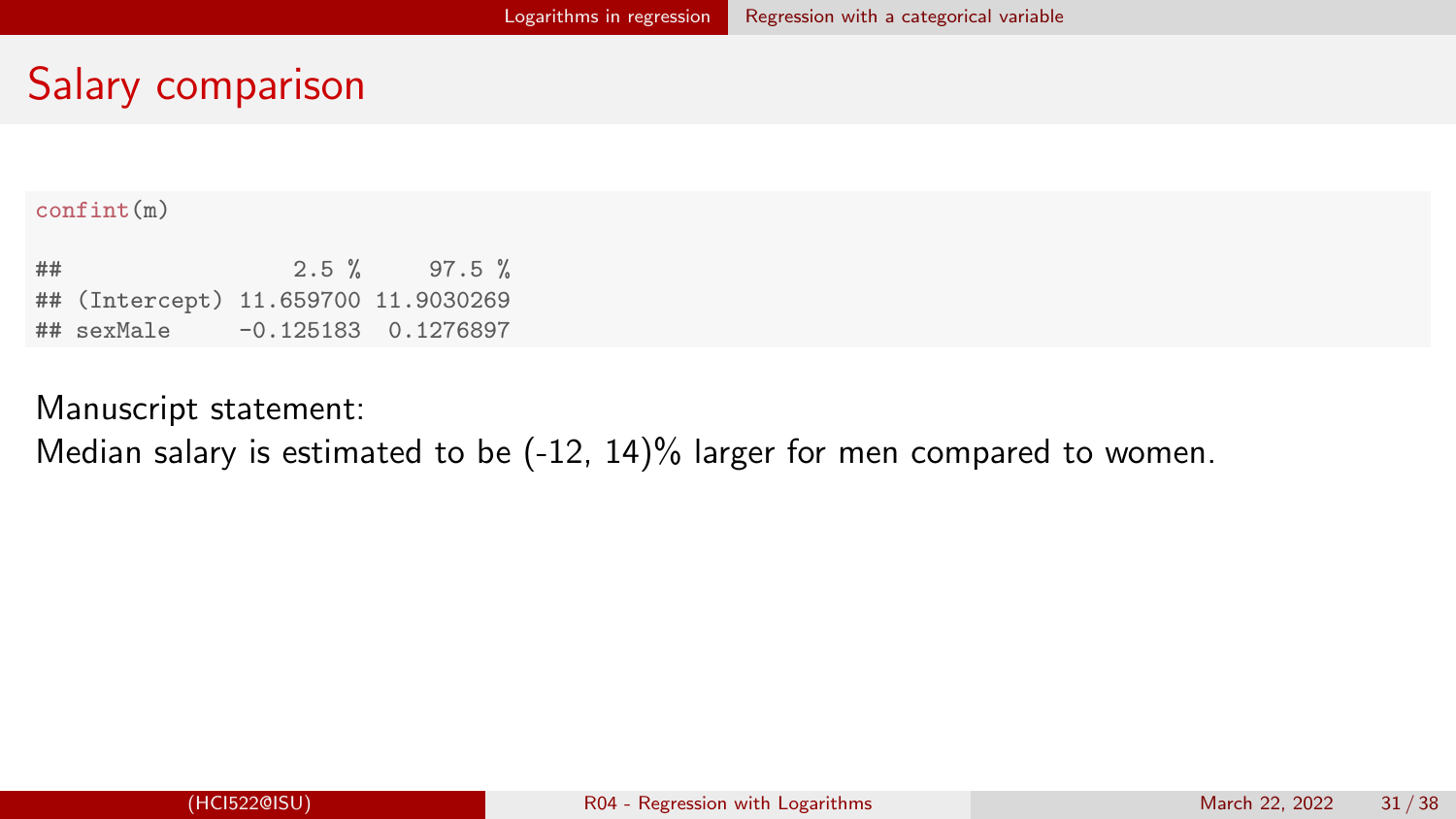This is a bit unsatisfactory because this is only for

- **•** Professors in
- **•** Discipline B and
- doesn't account for years since PhD.

We can run a multiple regression model that includes

o sex,

- rank,
- **o** discipline, and
- years since PhD.

This model will provide a comparison of the effect of sex on salary after *adjusting* for rank, discipline, and years since PhD.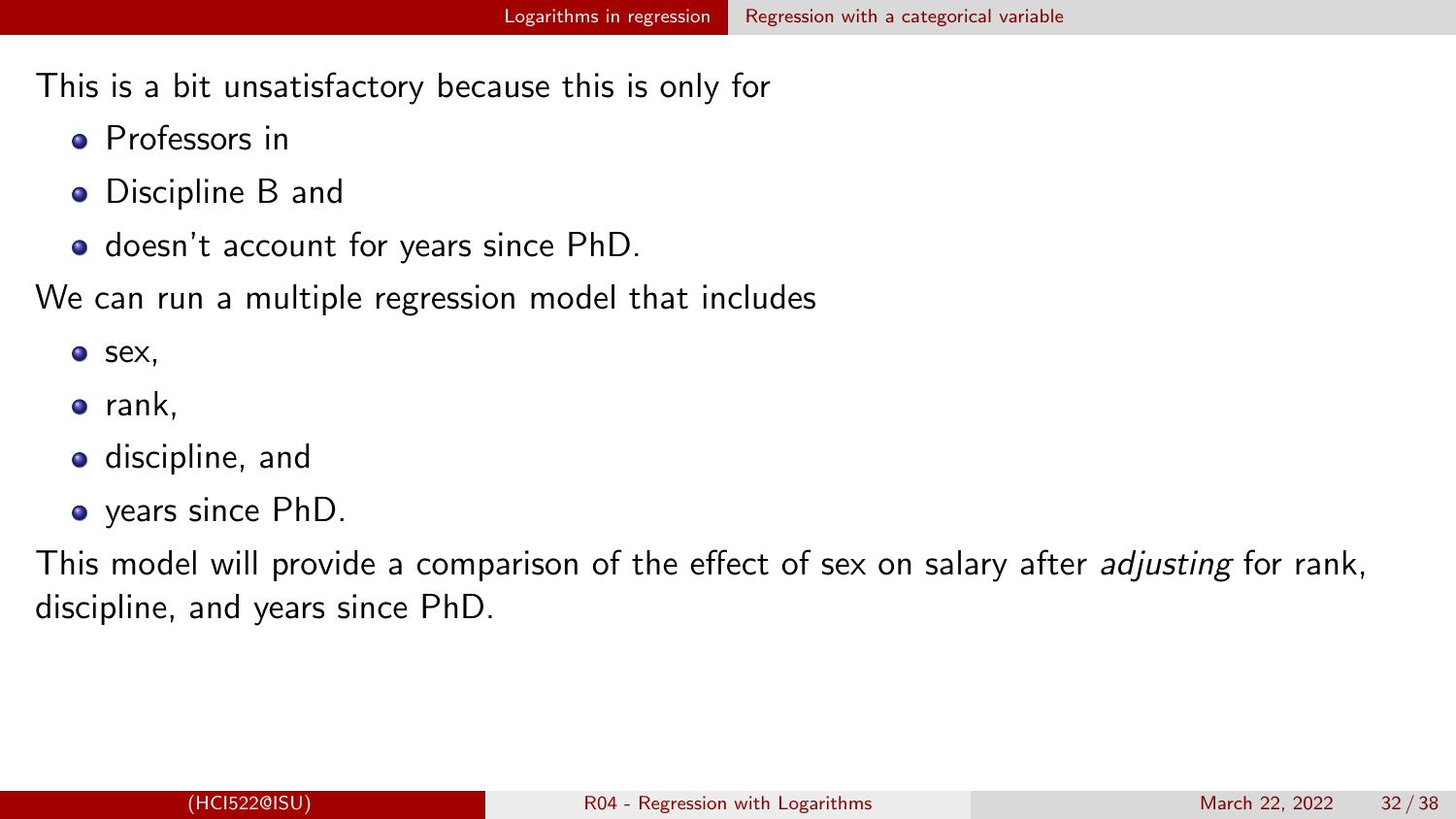#### <span id="page-32-0"></span>Multiple regression

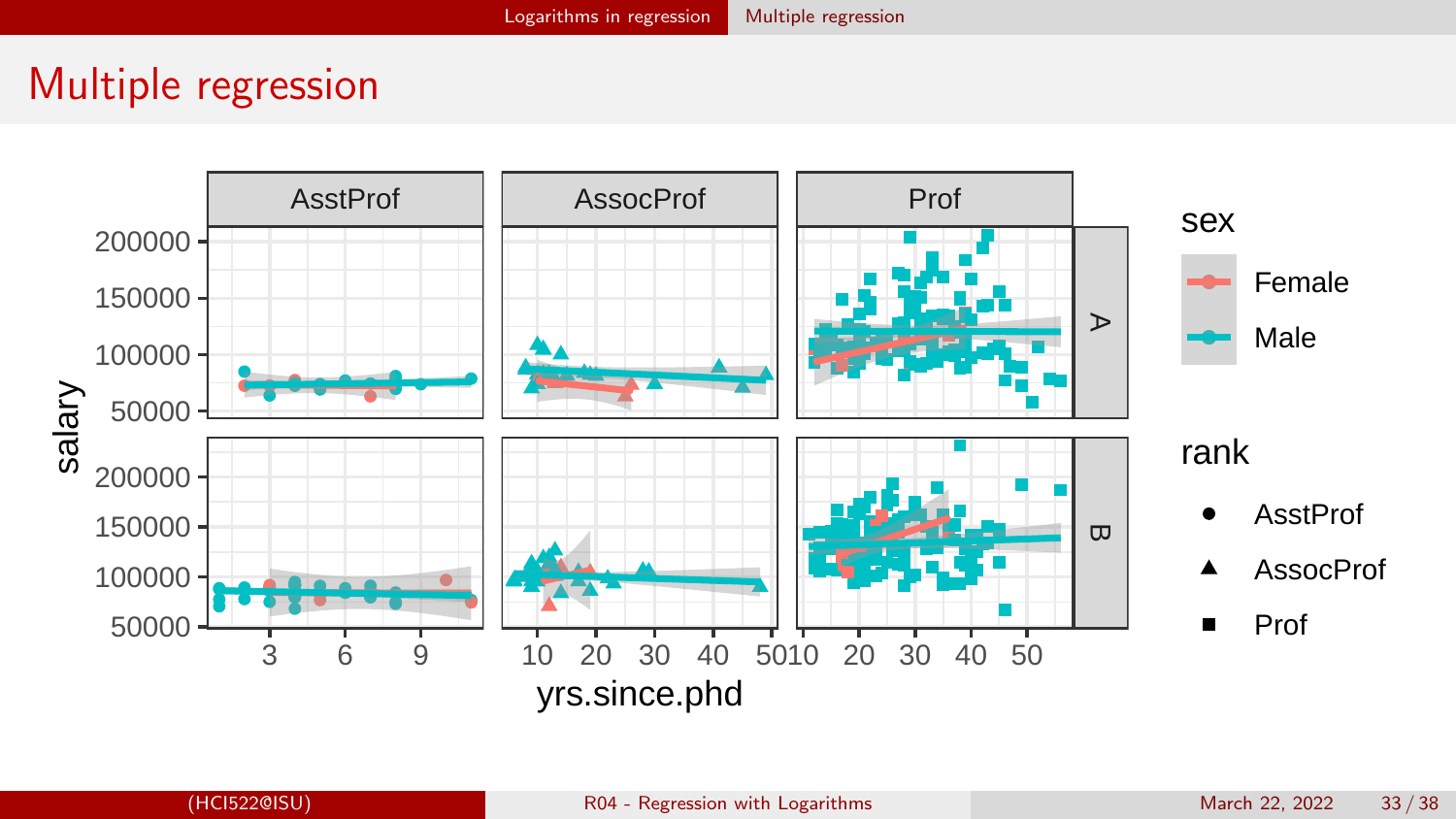### Multiple regression model

The simple linear regression model is

$$
Y_i \stackrel{ind}{\sim} N(\beta_0 + \beta_1 X_{i,1} + \beta_2 X_{i,2} + \cdots, \sigma^2)
$$

where  $Y_i$  and  $X_{i,j}$  are the dependent and independent variable(s), respectively, for individual i.

To analyze salaries of Professors in discipline B at an unknown college in the U.S. from 2008-2009, we will use log salary as the dependent variable  $(Y)$ 

- $\bullet$  sex  $(X1)$ ,
- rank  $(X2$  and  $X3)$ ,
- discipline  $(X4)$ , and
- $\bullet$  years since PhD  $(X5)$

as independent variables. In this model,  $100(e^{\beta_1}-1)$  will be the percent change in median salary of men compared to women after adjusting for rank, discipline, and years since PhD.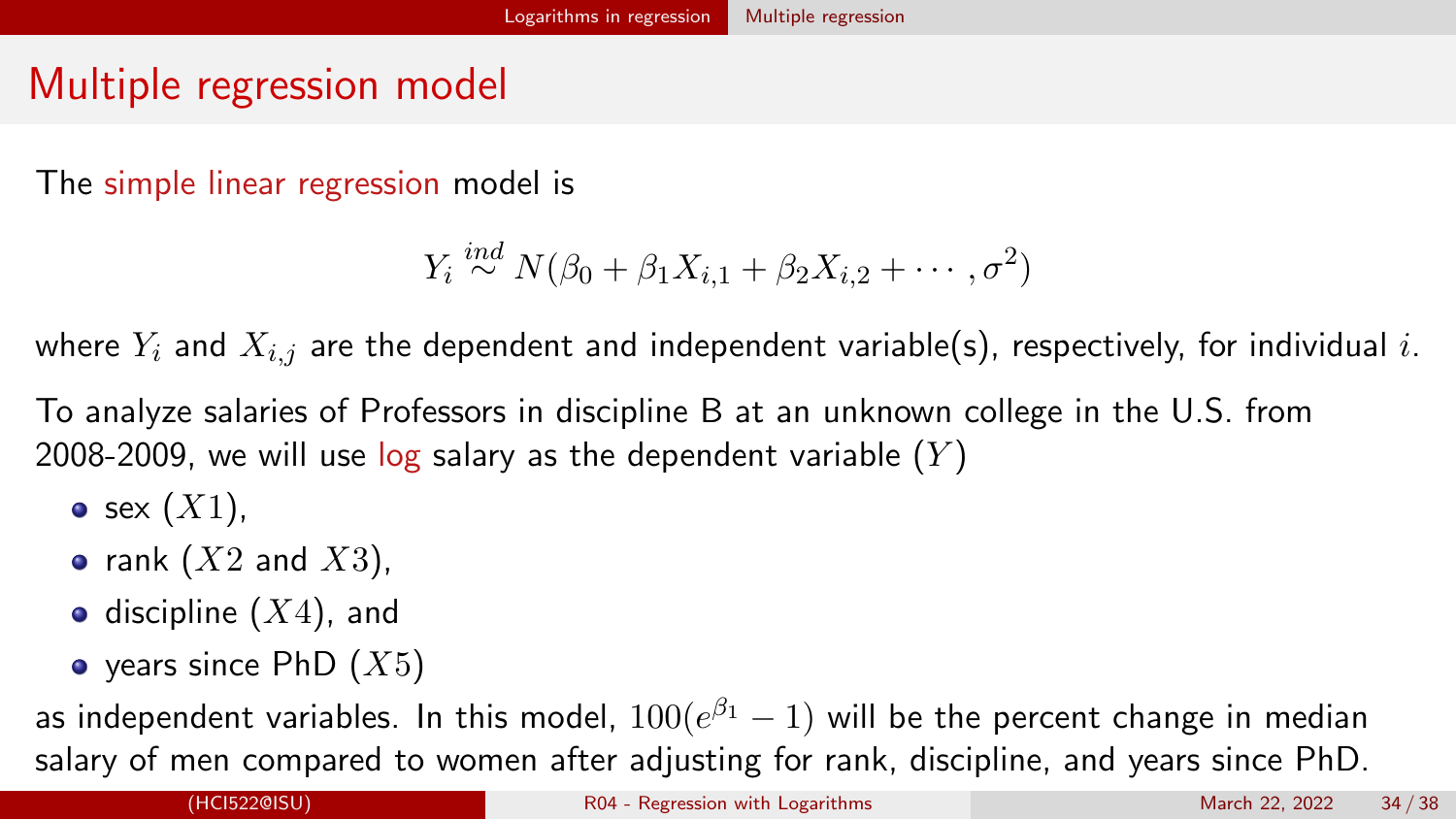```
summary(m <- \ln(\log(\text{salary}) \tilde{\phantom{a}} sex + rank + discipline + yrs.since.phd,
               data = Salaries))
##
## Call:
## lm(formula = log(salary) \tilde{ } sex + rank + discipline + yrs.since.phd,
## data = Salaries)
##
## Residuals:
                 10 Median 30 Max
## -0.68837 -0.11190 -0.00583 0.09518 0.57604
##
## Coefficients:
## Estimate Std. Error t value Pr(>|t|)
## (Intercept) 11.1795836 0.0363782 307.316 < 2e-16 ***
           0.0421082 0.0310741 1.355 0.176
## rankAssocProf 0.1553606 0.0334148 4.649 4.56e-06 ***
## rankProf 0.4571986 0.0339986 13.448 < 2e-16 ***
## disciplineB 0.1280259 0.0188152 6.804 3.82e-11 ***
## yrs.since.phd -0.0005054 0.0010184 -0.496 0.620
## ---
## Signif. codes: 0 '***' 0.001 '**' 0.01 '*' 0.05 '.' 0.1 ' ' 1
##
## Residual standard error: 0.1817 on 391 degrees of freedom
## Multiple R-squared: 0.5183,Adjusted R-squared: 0.5122
## F-statistic: 84.15 on 5 and 391 DF, p-value: < 2.2e-16
```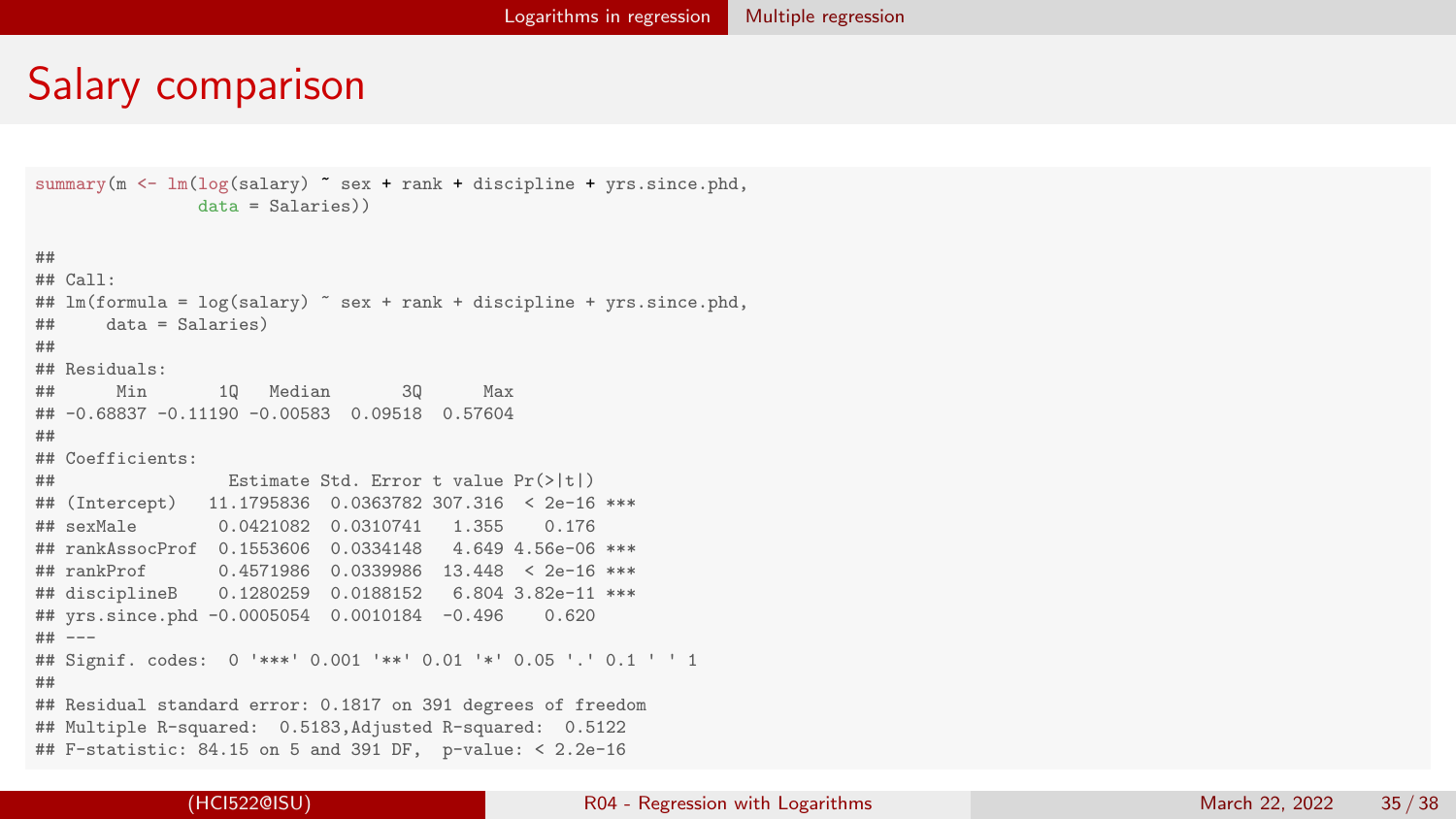#### confint(m)

| ## |                               | $2.5 \%$                    | $97.5 \%$  |
|----|-------------------------------|-----------------------------|------------|
|    | ## (Intercept)                | 11.108062322 11.25110489    |            |
|    | ## sexMale                    | $-0.018984950$ $0.10320139$ |            |
|    | ## rankAssocProf              | 0.089665510                 | 0.22105578 |
|    | ## rankProf                   | 0.390355769                 | 0.52404150 |
|    | ## disciplineB                | 0.091034246                 | 0.16501757 |
|    | ## yrs.since.phd -0.002507598 |                             | 0.00149686 |

#### Manuscript statement:

Percentage difference in median salary between men and women is estimated to be between  $(-2, 11)\%$  more for men compared to women after adjusting for rank, discipline, and years since PhD.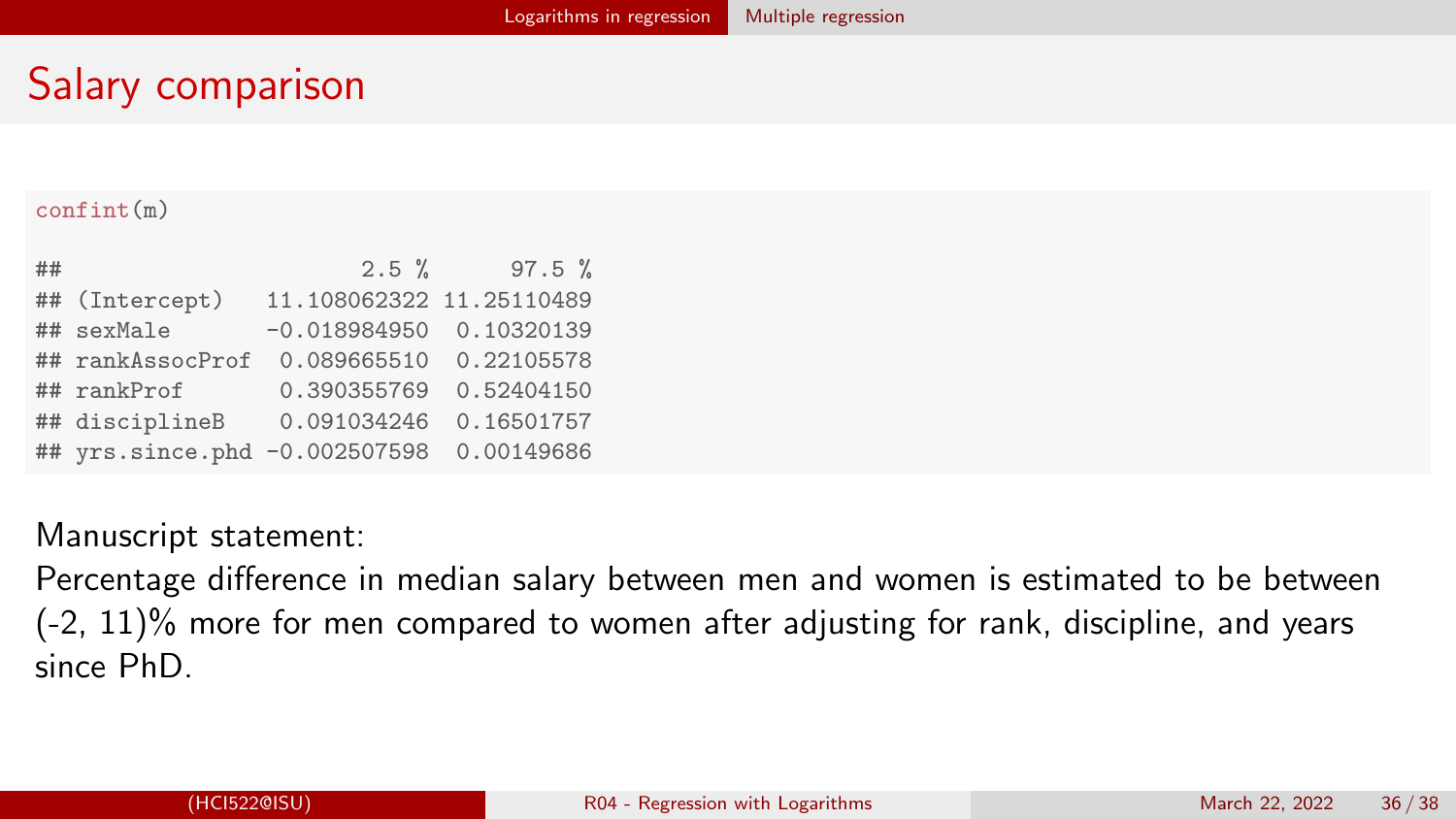# <span id="page-36-0"></span>**Diagnostics**